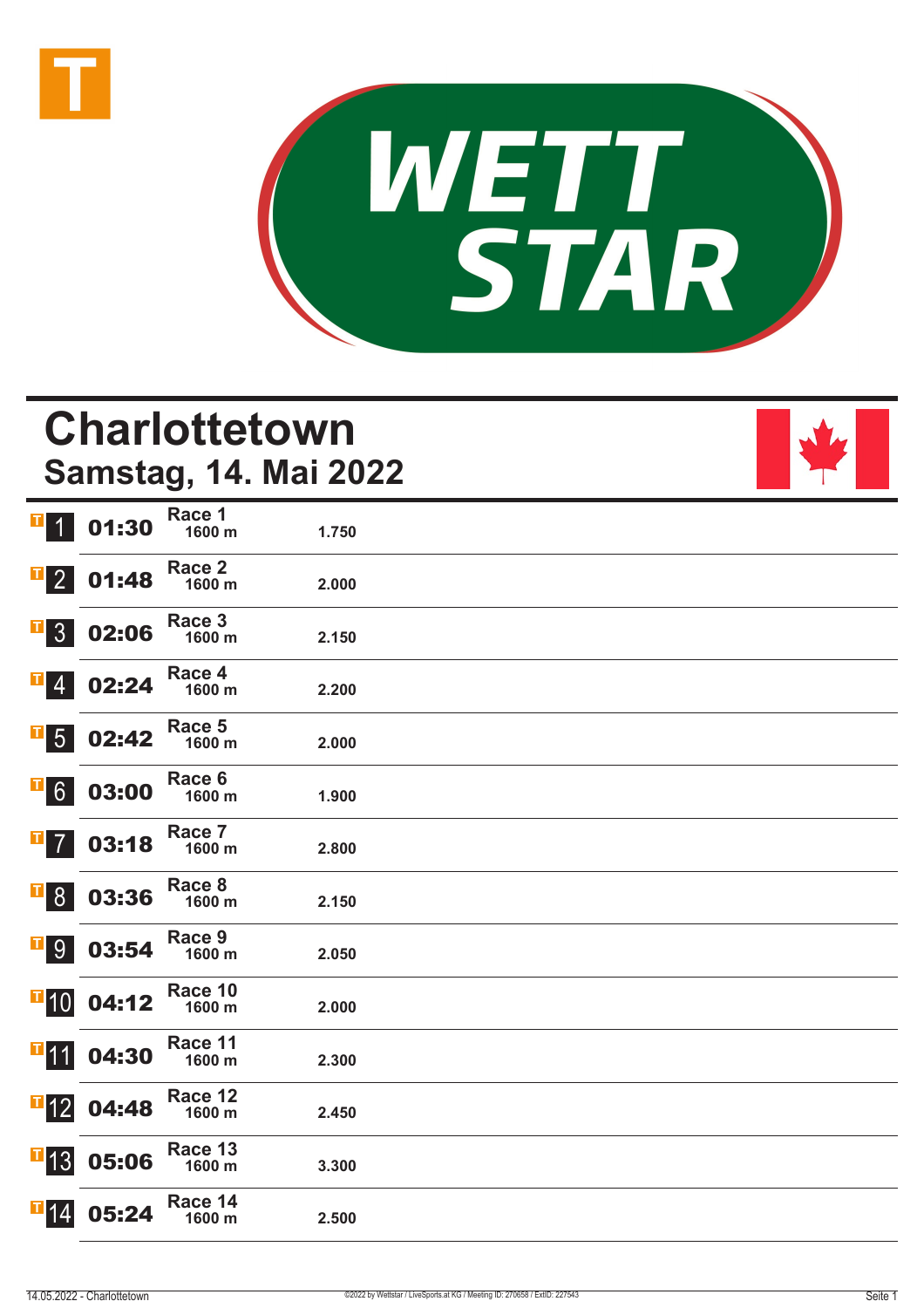|--|

| A Little Sunshine        | 3              | Dontsaynothinbut         | 5               | Kataparka              |    | Rockin Novel           | 12 | The Yingyang           | 10 |
|--------------------------|----------------|--------------------------|-----------------|------------------------|----|------------------------|----|------------------------|----|
| Adkins Hanover           | 6              | Dorabella                |                 | Kharlamov              | 8  | Rollwithhottytoddy     | 8  | Three Truths           |    |
| Applecorp Hanover        | 4              | Dylan Sam                | 13              | Legendary Ron          | 11 | Rose Run Quest         | 13 | <b>Tobago Paradise</b> |    |
| Arnoldthepaperboy        | 10             | Elm Grove Misty          |                 | Luigi Bizacko          |    | Roses For Jennie       | 5  | Tobinator              |    |
| Ashes To Ashes           |                | Fern Hill General        | 11              | <b>Magical Cowgirl</b> |    | Saltwater Storm        | 5  | <b>Tobins Burke</b>    |    |
| Better Than Cash         |                | Fern Hill Gusto          |                 | Mamasaysimahandful     |    | Saulsbrook Ocean       |    | <b>Tobins Diva</b>     |    |
| <b>Big Bad Bruiser</b>   |                | Flowersonthebeach        |                 | Mantario               |    | Screen Test            | 13 | Tobins Wish            |    |
| Black Dan                | 10             | Good Eye Hawkeye         | 14              | Mds Girl               | 5  | Selkirk Echo           | 11 | Top Of Her Trade       |    |
| Bludhaven                | 12             | Grand Ave Legend         | $6\phantom{1}6$ | Mick Dundee            | 14 | <b>Shifting Views</b>  |    | Tradition              |    |
| <b>Blue Monk</b>         | 14             | Gringo Star              | 11              | Middleton Terror       | 12 | Silverhill Buddy       | 10 | Ultimate Long Shot     |    |
| <b>Bonitas Sunshine</b>  | 12             | Harbourlite Jerry        | 11              | Mikey Camden           | 13 | Silverhilllightnin     | 10 | Uncle Bill             |    |
| Boys Turn                | 13             | Heatherspet              | 5               | Miss Sangria           |    | Slide Guitar           | 10 | Unique Beach           | 14 |
| Brady                    |                | Hemingway                | 14              | Moonwriter             |    | Soccer Hanover         |    | Usurper                | 14 |
| Brookdale Ollie          | 11             | <b>Here Comes Emmett</b> |                 | Mrs Dragonfire         |    | Soul Assassin          | 4  | Whims Drop Off         | 10 |
| <b>Burn Out Hanover</b>  | 13             | I Can Do It              |                 | My Land                | 13 | Southern Heart         |    | Windemere Miagrace     |    |
| Camco Kodie              | $\overline{2}$ | J J Kinley               |                 | <b>Mystical Gal</b>    |    | Southwind Bronn        | 10 | Windmerenoharmdone     |    |
| Catchme If Lou Can       | 12             | J K Express              |                 | Neptune Seelster       |    | Sports Zipper          | 6  | <b>Winter Blast</b>    |    |
| <b>Check Your Source</b> | 8              | Jays Little Spark        |                 | Pangdemonium           | 3  | St Charlesfireball     | 12 | Woodmere Androlli      |    |
| Cinder Angelina          |                | Jetta Flys               | 6               | Pillage And Burn       | 14 | <b>Stirling Escort</b> | 6  | Woodmere Gaelic        |    |
| Coasttocoastshark        | 14             | Ji Tommy                 | 8               | Premier Joy A          | 13 | T Ls Betty             |    | Woodmere Rollily       |    |
| Dancers Pass             | 9              | Ji Xavier                | 12              | Prince Hal             |    | Thats Mia Bad          |    | Woodmere Sheldon       |    |
| Dividend Day             | 11             | Justcallmedoc            | 12              | Red Dirt Lovenlife     | 3  | The Generals Pride     |    | Zendayacougarbeach     |    |
|                          |                |                          |                 |                        |    |                        |    |                        |    |

## **WANN STARTET IHR JOCKEY / FAHRER...**

| Adam Merner<br>Brodie Mac Phee<br>Dave Kelly<br>Donald Mac Neill<br>Jason Hughes<br>Kenneth Arsenault<br>Michael Mcguigan<br>Rvan Perrot<br>Steven Shepherd<br>Zach Conway | 2,3,4,5,6,7,8,9,10,13,14<br>4,7,8,11,12,13,14<br>6,9<br>12.14<br>1,3,5,6,7,8,9,10,13,14<br>3.8.10.11<br>10 | Ambyr Campbell<br>Corey Macpherson<br>David Dowling<br>Gilles Barrieau<br>Javcob Sweet<br>Marc Campbell<br>Neil Bambrick<br>S Ford<br><b>Todd Walsh</b> | 1, 2, 3, 5, 9, 11, 12, 13, 14<br>1,4,6,7,9,10,12,13<br>1,3,4,5,6,7,8,9,10,11,13<br>1,4,6,7,8,9,10,11,12,14<br>5.11<br>5.12 | <b>Brady Sweet</b><br>Dale Spence<br>Devon Wallace<br>Gordon Hennessey<br>Ken Murphy<br><b>Mark Bradlev</b><br>Nicholas Oakes<br>Steven Murphy<br>Vaughan Doyle | 13<br>1.9<br>7.11.14<br>1,5,6,8,10,12,13,14<br>2,3,4,5,12<br>4.11 |  |
|----------------------------------------------------------------------------------------------------------------------------------------------------------------------------|------------------------------------------------------------------------------------------------------------|---------------------------------------------------------------------------------------------------------------------------------------------------------|----------------------------------------------------------------------------------------------------------------------------|-----------------------------------------------------------------------------------------------------------------------------------------------------------------|-------------------------------------------------------------------|--|
|----------------------------------------------------------------------------------------------------------------------------------------------------------------------------|------------------------------------------------------------------------------------------------------------|---------------------------------------------------------------------------------------------------------------------------------------------------------|----------------------------------------------------------------------------------------------------------------------------|-----------------------------------------------------------------------------------------------------------------------------------------------------------------|-------------------------------------------------------------------|--|

## **WANN STARTET IHR TRAINER...**

| Allan Gregory                      | 10,13           | Allan Smith             | 1,4,8,11,12,14 |                        |          | Ambyr Campbell       |        |
|------------------------------------|-----------------|-------------------------|----------------|------------------------|----------|----------------------|--------|
| <b>Clair Sweet</b>                 | 6               | Clifford Murphy         | 12             | Colin Johnson          | 7,13     | Corey Macpherson     | 2,3    |
| Damian Maclellan                   | 12              | Dave Kelly              | 4.9            | David Dowling          | 10.12.13 | David Myers          | 10     |
| Devon Wallace                      | 11              | Donald Mac Neill        | 12.14          | Earl Watts             | 1.4      | Gilles Barrieau      | 4,8    |
| Gordon Hennessey                   | 2,4             | <b>Gregory Macinnis</b> |                | Harold Shepherd        |          | Jason Hughes         | 8,14   |
| Jay Nove                           | 9,14            | Jaycob Sweet            |                | Jeff Holmes            | 9,13     | Jeffery Wallace      | 7,14   |
| Jennifer Doyle                     | 6,7,10,13       | Kenneth Arsenault       | 3,8            | Kenneth Wilkie         | 10       | Kevin Maclean        | C      |
| Kyle Wilkie                        | 6.14            | Leith Waite             |                | Mackenzie Spence       | 9        | Marc Campbell        | 4,8,12 |
| Melissa Rennie                     | 3,5,6,7,9,13,14 |                         |                | <b>Melvin Gamester</b> | 5,8      | Michael Gallant      |        |
| Michael Mcguigan                   |                 | Neil Bambrick           | 5,11           | Nicholas Oakes         | 3,4,11   | Paul Conway          |        |
| <b>Philip Desroches</b>            |                 | Philip Kelly            |                | <b>Ralph Sweet</b>     | 11,12    | Reginald Ferguson    |        |
| Ronald Matheson                    | 3,5,7,11        | Ronnie Gass             | 9,13           | Ryan Perrot            | 10       | S Ford               | 1,5,12 |
| Stacey Lund                        | 10              | Stephen Quinn           | 5,6            | Steven Murphy          |          | Thane Arsenault      | 6      |
| <b>Todd Walsh</b><br>Vaughan Doyle | 2.9<br>3,10,11  | Tom Weatherbie          | 2,3,5          | Travis Wilkie          |          | <b>Trevor Hicken</b> | 6,8,14 |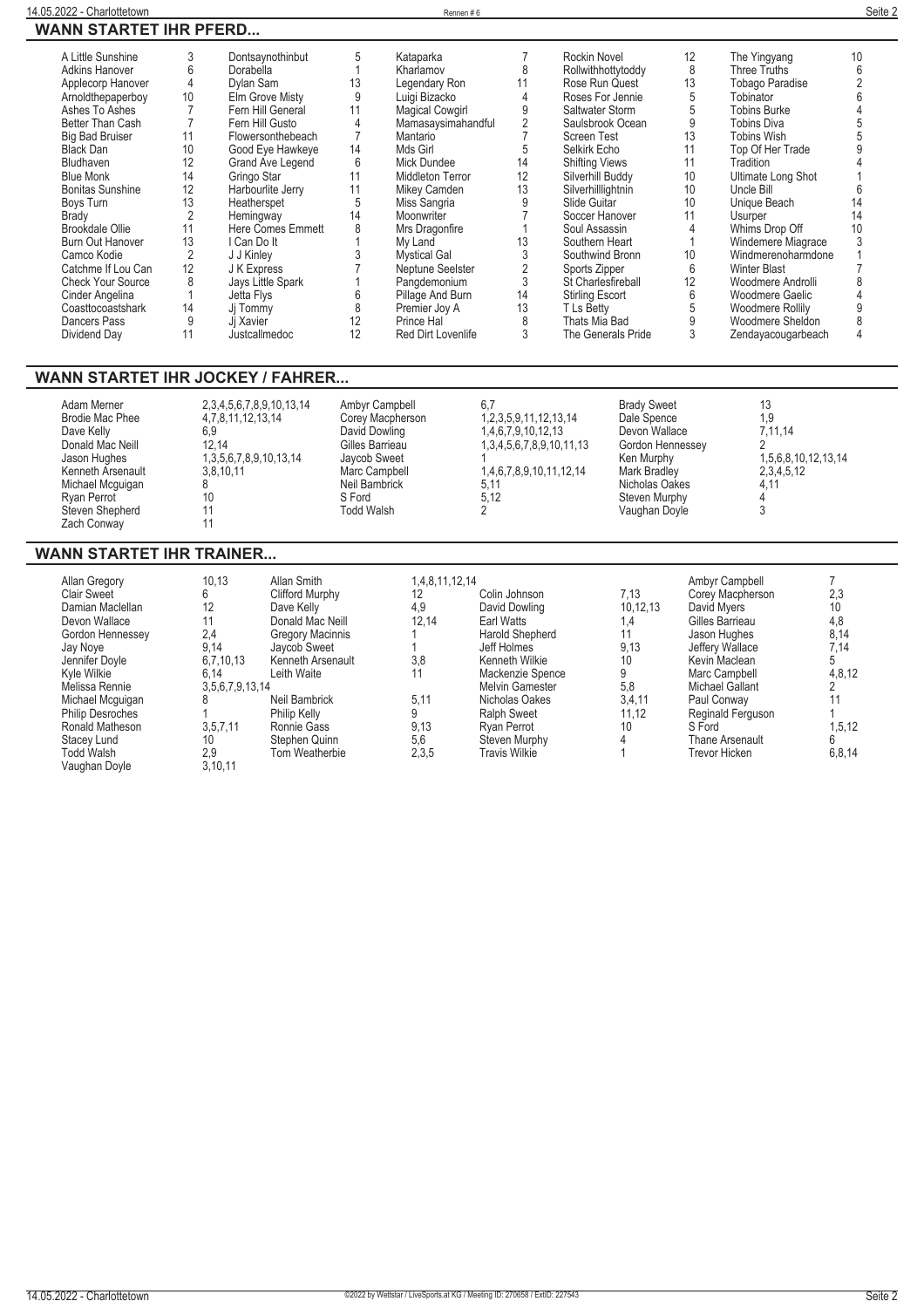**1**

# **01:30 1600 m**

**1.750** 

**Race 1**

**Rennpreis: 1.750 FILLIES & MARES N/W \$601 L5 STARTS & N/A \$121 PS L10 &|N/W 4 RACES LIFE & N/W \$350 L3 OR N/W \$540 L4 AE N/W|\$401 L5 & \$4000 CLAIMER DRAW INSIDE** 

| 1600                    |                                                                            |  |
|-------------------------|----------------------------------------------------------------------------|--|
| 1                       | <b>Dorabella</b>                                                           |  |
|                         | 9j. grau S (Daylon Boy - Felisas Filly)<br>Trainer: Philip Desroches       |  |
| 68.00                   | Besitzer: Philip Desroches, Coleman, P                                     |  |
| ML: 11,0                | <b>Ken Murphy</b>                                                          |  |
|                         | <b>Cinder Angelina</b><br>14j. rotbraun S (American Ideal - Cinder Best)   |  |
| $\overline{\mathbf{2}}$ | Trainer: Jaycob Sweet                                                      |  |
| 72.60                   | Besitzer: Jaycob Sweet, Oleary, PE                                         |  |
| ML: 13,0                | <b>Jaycob Sweet</b>                                                        |  |
|                         | I Can Do It                                                                |  |
| 3                       | 7j. rotbraun S (Western Paradise - Crossridge<br>Trainer: S Ford           |  |
|                         | Besitzer: S Keith Ford-Gordon Neill, Ch                                    |  |
| ML: 9,0                 | <b>Marc Campbell</b>                                                       |  |
|                         | <b>Southern Heart</b>                                                      |  |
| 4                       | 8j. rotbraun S (Shadow Play - La Daydreamer)<br>Trainer: Allan Smith       |  |
| 81.60                   | Besitzer: Elmer Campbell, Airdrie, AB-Ja                                   |  |
| ML: 5,0                 | <b>Jason Hughes</b>                                                        |  |
|                         | <b>Jays Little Spark</b>                                                   |  |
| 5                       | 10j. rotbraun S (Aahm Canadian Now - Powna<br>Trainer: Gregory Macinnis    |  |
| 68.00                   | Besitzer: Chris Macinnis, Hampshire, PE                                    |  |
| ML: 45,0                | <b>Dale Spence</b>                                                         |  |
|                         | <b>Ultimate Long Shot</b><br>3j. rotbraun S (Malicious - Troxel Hanover)   |  |
| 6                       | Trainer: Earl Watts                                                        |  |
| 76.20                   | Besitzer: Windemere Farms, PE-River                                        |  |
| ML: 35,0                | <b>David Dowling</b>                                                       |  |
|                         | Windmerenoharmdone                                                         |  |
| 7                       | 7j. rotbraun S (Articulator - Kiki Hoe)<br>Trainer: Travis Wilkie          |  |
| 83.50                   | Besitzer: Travis Wilkie, Sturgeon, PE                                      |  |
| ML: 4,0                 | <b>Corey Macpherson</b>                                                    |  |
|                         | <b>Mrs Dragonfire</b>                                                      |  |
| 8                       | 7j. rotbraun S (Dragon Again - Marena Hanove<br>Trainer: Reginald Ferguson |  |
| 69.40                   | Besitzer: Reginald Ferguson, PE-Wayn                                       |  |
| ML: 7,0                 | <b>Gilles Barrieau</b>                                                     |  |
| Ergebnis:               | Quoten:                                                                    |  |
|                         |                                                                            |  |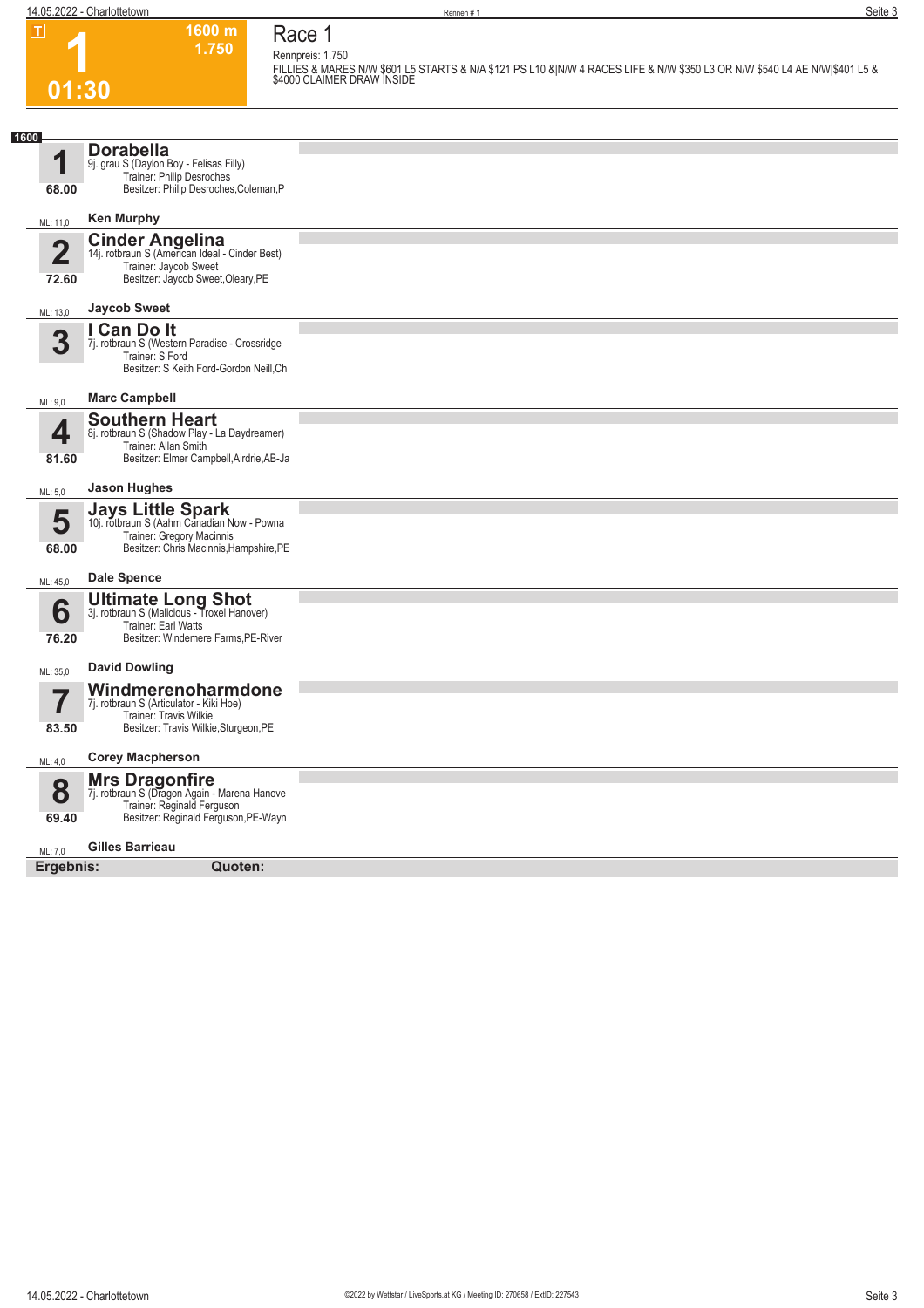

# **Race 2 Rennpreis: 2.000**

**1600 m 2.000** 

**5 YEARS OLD & YOUNGER N/W 1 RACE LIFE OR N/W \$1500|LIFETIME (PEI FOALED ALLOWED 40%) (HORSES & GELDINGS)** 

| 1600       |                                                                                                                                                       |  |
|------------|-------------------------------------------------------------------------------------------------------------------------------------------------------|--|
| 4<br>81.60 | <b>Tobago Paradise</b><br>3j. rotbraun W (Tobago Cays - Goddesss Ang<br>Trainer: Gordon Hennessey<br>Besitzer: Gisele Bernard, Bethel, PE             |  |
| ML: 4,0    | <b>Gordon Hennessey</b>                                                                                                                               |  |
| Ω<br>83.50 | <b>Mamasaysimahandful</b><br>3j. grau H (Thinking Out Loud - Menagerie)<br>Trainer: Corey Macpherson<br>Besitzer: David Tierney, Cornwall, PE         |  |
| ML: 35,0   | <b>Corey Macpherson</b>                                                                                                                               |  |
| 3<br>95.30 | <b>Neptune Seelster</b><br>3j. rotbraun W (Sunshine Beach - No Strikes A<br><b>Trainer: Michael Gallant</b><br>Besitzer: Karleigh Ward-Michael Gallan |  |
| ML: 45.0   | <b>Adam Merner</b>                                                                                                                                    |  |
| ◢<br>70.80 | <b>Camco Kodie</b><br>3j. rotbraun W (Stonebridge Terror - Majortem<br>Trainer: Tom Weatherbie<br>Besitzer: Blair & Carl Hansen-Isaac Sc              |  |
| ML: 7,0    | <b>Mark Bradley</b>                                                                                                                                   |  |
| 5<br>74.40 | <b>Brady</b><br>3j. rotbraun H (Sportswriter - Renees Delight)<br>Trainer: Todd Walsh<br>Besitzer: J Darin Mac Kenzie, Charlottet                     |  |
| ML: 5.0    | <b>Todd Walsh</b>                                                                                                                                     |  |
| Ergebnis:  | Quoten:                                                                                                                                               |  |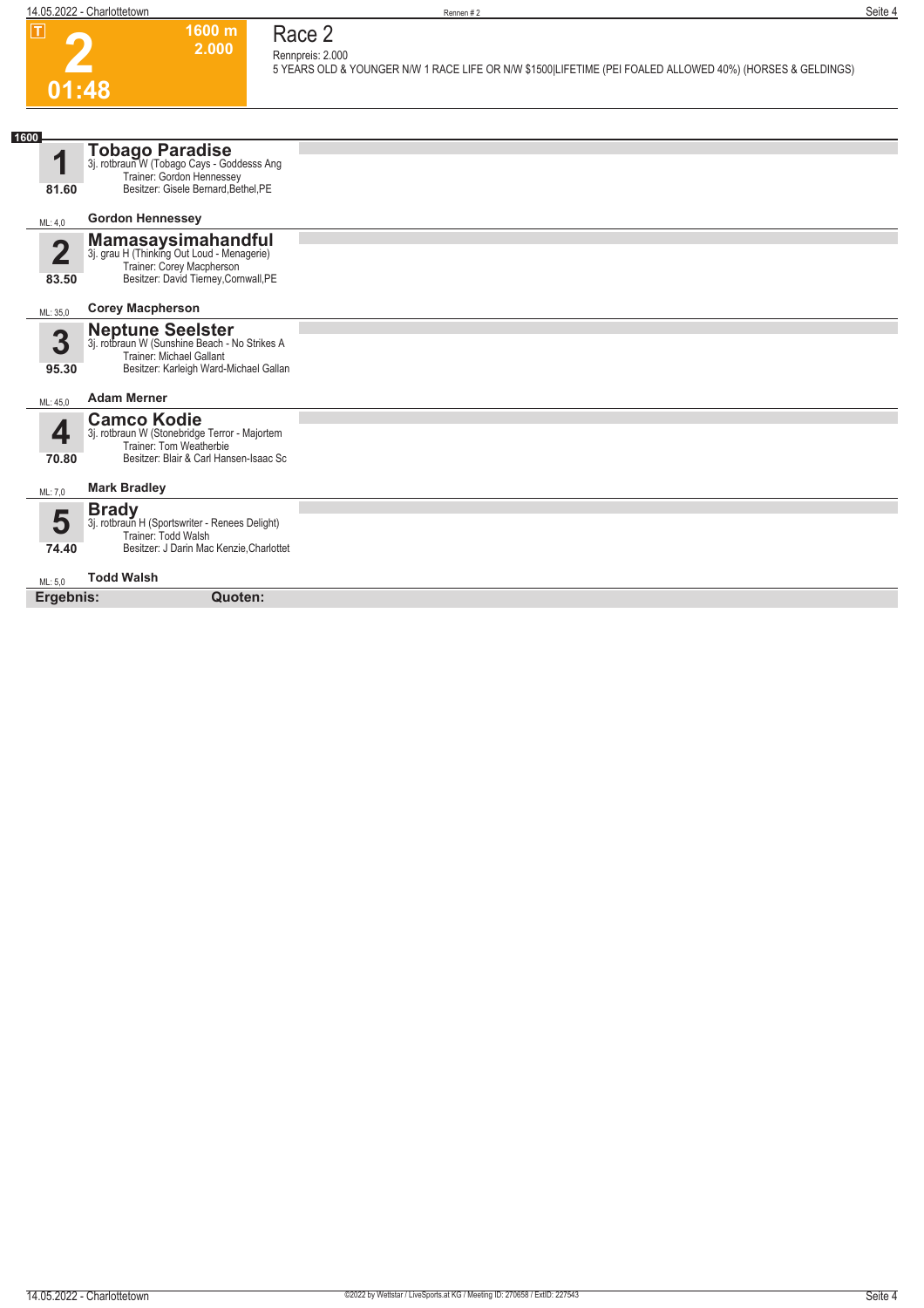

# **Race 3 Rennpreis: 2.150**

**1600 m 2.150** 

**5 YEARS OLD & YOUNGER WINNERS OF 1 BUT NOT MORE THAN 2|RACES LIFETIME (FILLIES & MARES)** 

| 1600                    |                                                                                                                                                   |  |
|-------------------------|---------------------------------------------------------------------------------------------------------------------------------------------------|--|
| 1<br>102.50             | J J Kinley<br>5j. rotbraun S (Image Of Dawn - Ovation Killea<br>Trainer: Vaughan Doyle<br>Besitzer: Darla Jay, Charlottetown, PE                  |  |
| ML: 7,0                 | <b>Vaughan Doyle</b>                                                                                                                              |  |
| $\overline{2}$<br>81.60 | Pangdemonium<br>3j. rotbraun S (Pang Shui - Miss Real Mayo)<br>Trainer: Kenneth Arsenault<br>Besitzer: Icu Stable, Charlottetown, PE              |  |
| ML: 11,0                | <b>Kenneth Arsenault</b>                                                                                                                          |  |
| 3<br>69.40              | <b>The Generals Pride</b><br>3j. rotbraun S (Source Of Pride - General Luck<br>Trainer: Ronald Matheson<br>Besitzer: Jo Ann Gaudet, Stratford, PE |  |
| ML: 35,0                | Gilles Barrieau                                                                                                                                   |  |
| 4<br>81.60              | <b>Mystical Gal</b><br>3j. rotbraun S (Pang Shui - Warden Woodie)<br><b>Trainer: Nicholas Oakes</b><br>Besitzer: Douglas Matheson-Janet San       |  |
| ML: 4,0                 | <b>Jason Hughes</b>                                                                                                                               |  |
| 5<br>70.80              | <b>A Little Sunshine</b><br>3j. rotbraun S (Sunshine Beach - Bell Amis Lo<br>Trainer: Tom Weatherbie<br>Besitzer: F Ian Smith, Stratford-Hal Smit |  |
| ML: 45,0                | <b>Mark Bradley</b>                                                                                                                               |  |
| 6<br>95.30              | Windemere Miagrace<br>3j. rotbraun S (Pang Shui - Someone Like You<br>Trainer: Melissa Rennie<br>Besitzer: Boys Will Be Boys 2, Charlotte         |  |
| ML: 9,0                 | <b>Adam Merner</b>                                                                                                                                |  |
| 83.50                   | <b>Red Dirt Lovenlife</b><br>3j. rotbraun S (Tobago Cays - Shesaroyalbella<br>Trainer: Corey Macpherson<br>Besitzer: Shoulda Been Onabeach Stb,   |  |
| ML: 5.0                 | <b>Corey Macpherson</b>                                                                                                                           |  |
| Ergebnis:               | Quoten:                                                                                                                                           |  |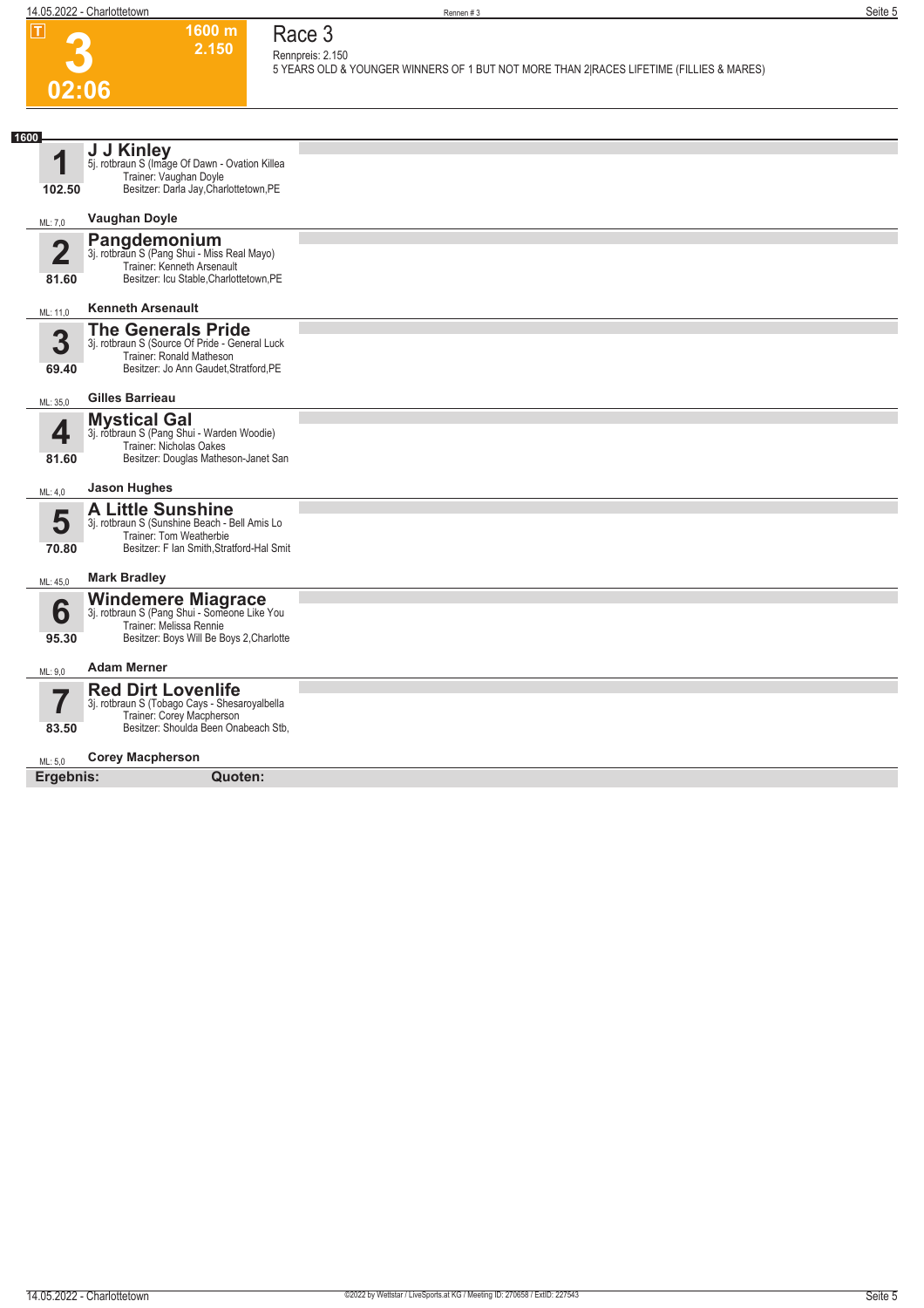

#### **1600 m Race 4 Rennpreis: 2.200**

**2.200** 

**5 YEARS OLD & YOUNGER WINNERS OF 1 BUT NOT MORE THAN 3|RACES LIFETIME HANDICAP (HORSES & GELDINGS)** 

| 1600                    |                                                                                                                                                         |  |
|-------------------------|---------------------------------------------------------------------------------------------------------------------------------------------------------|--|
|                         | <b>Fern Hill Gusto</b><br>3j. rotbraun H (Stonebridge Terror - Helen O G<br>Trainer: Marc Campbell<br>Besitzer: Grayland Farm, Gulf Shore, N            |  |
| ML: 35,0                | <b>Marc Campbell</b>                                                                                                                                    |  |
| $\overline{2}$<br>69.40 | <b>Tobins Burke</b><br>3j. rotbraun W (Tobago Cays - Putnam Macke<br>Trainer: Gilles Barrieau<br>Besitzer: Janet Bevan, Charlottetown, P                |  |
| ML: 4,0                 | <b>Gilles Barrieau</b>                                                                                                                                  |  |
| 3<br>90.30              | <b>Woodmere Gaelic</b><br>3j. rotbraun W (Stonebridge Terror - Highland<br>Trainer: Allan Smith<br>Besitzer: Next Generation Stable, Stratf             |  |
| ML: 7,0                 | <b>Brodie Mac Phee</b>                                                                                                                                  |  |
| 4<br>95.30              | <b>Tradition</b><br>4j. rotbraun W (Always B Miki - Live Entertain<br>Trainer: Gordon Hennessey<br>Besitzer: Gisele Bernard, Bethel-Lori He             |  |
| ML: 13,0                | <b>Adam Merner</b>                                                                                                                                      |  |
| 5<br>90.70              | Luigi Bizacko<br>5j. rotbraun W (Rock N Roll Heaven - Sportn C<br>Trainer: Steven Murphy<br>Besitzer: Amanda Mactavish, Harringto                       |  |
| ML: 9,0                 | <b>Steven Murphy</b>                                                                                                                                    |  |
| 6<br>103.40             | Applecorp Hanover<br>5j. rotbraun W (Hes Watching - Appleoosa Ha<br>Trainer: Nicholas Oakes<br>Besitzer: Douglas Matheson-Dunsan F                      |  |
| ML: 11,0                | <b>Nicholas Oakes</b>                                                                                                                                   |  |
| 70.80                   | Zendayacougarbeach<br>3j. grau H (Cougar Hall - Sunset City)<br>Trainer: Dave Kelly<br>Besitzer: Juanita & Alan Macleod, Brack                          |  |
| ML: 45,0                | <b>Mark Bradley</b>                                                                                                                                     |  |
| 8<br>76.20              | <b>Soul Assassin</b><br>3j. rotbraun W (Malicious - Mystic Eyes)<br>Trainer: Earl Watts<br>Besitzer: Windemere Farms-Hollis New<br><b>David Dowling</b> |  |
| ML: 5,0<br>Ergebnis:    | Quoten:                                                                                                                                                 |  |
|                         |                                                                                                                                                         |  |
|                         |                                                                                                                                                         |  |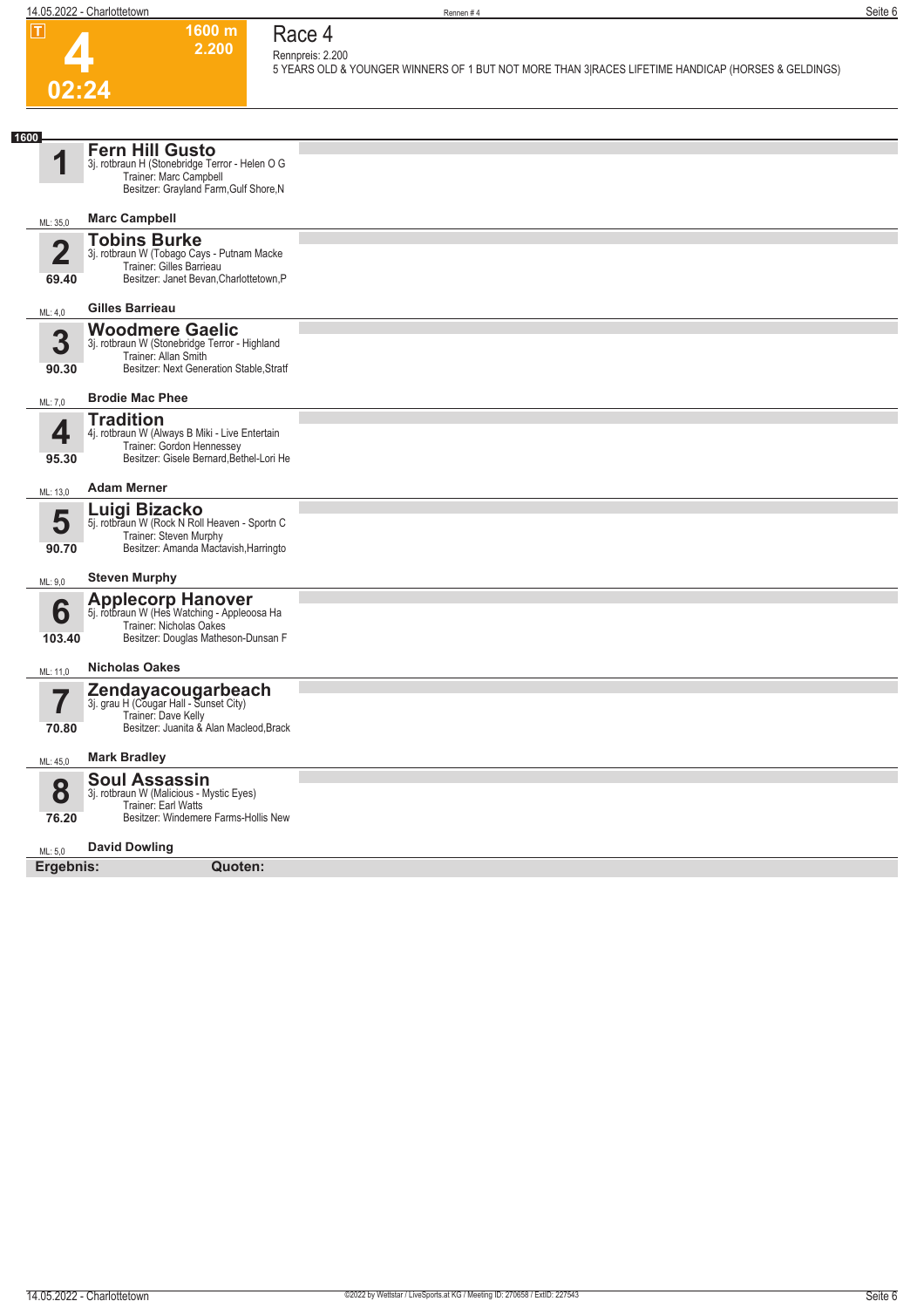

# **Race 5**

**2.000** 

**Rennpreis: 2.000**

**5 YEARS OLD & YOUNGER N/W 1 RACE LIFE (FILLIES &|MARES)** 

| 1600                    |                                                                             |  |
|-------------------------|-----------------------------------------------------------------------------|--|
| 1                       | <b>Tobins Diva</b><br>3j. grau S (Varadero Hanover - Eggs Panedict)         |  |
|                         | Trainer: Kevin Maclean                                                      |  |
| 83.50                   | Besitzer: Reginald Mac Pherson, Stratfo                                     |  |
| ML: 4,0                 | <b>Corey Macpherson</b>                                                     |  |
| $\overline{\mathbf{2}}$ | <b>Tobins Wish</b>                                                          |  |
|                         | 3j. rotbraun S (Stonebridge Terror - Hot Fusion<br>Trainer: Ronald Matheson |  |
| 69.40                   | Besitzer: Patrick Morris, Charlottetown,                                    |  |
| ML: 45,0                | <b>Gilles Barrieau</b>                                                      |  |
|                         | <b>Heatherspet</b>                                                          |  |
| 3                       | 3j. rotbraun S (Stonebridge Terror - Whitesand<br>Trainer: Neil Bambrick    |  |
| 83.90                   | Besitzer: Neil Bambrick, Charlottetown,                                     |  |
| ML: 9.0                 | <b>Neil Bambrick</b>                                                        |  |
|                         | <b>T Ls Betty</b>                                                           |  |
| 4                       | 3j. rotbraun S (Pang Shui - Goddards Art)<br>Trainer: Melissa Rennie        |  |
| 95.30                   | Besitzer: Jeffrey Campbell, Judique, NS                                     |  |
| ML: 5,0                 | <b>Adam Merner</b>                                                          |  |
|                         | <b>Saltwater Storm</b>                                                      |  |
| 5                       | 3j. rotbraun S (Stonebridge Terror - Woodmer<br>Trainer: Tom Weatherbie     |  |
| 70.80                   | Besitzer: Kyle Gardiner-Michael Currie-                                     |  |
| ML: 35,0                | <b>Mark Bradley</b>                                                         |  |
|                         | <b>Mds Girl</b>                                                             |  |
| 6                       | 3j. rotbraun S (Pang Shui - M D Caseys Char<br>Trainer: S Ford              |  |
| 103.00                  | Besitzer: Gordon & David & Douglas L                                        |  |
| ML: 7,0                 | S Ford                                                                      |  |
|                         | <b>Dontsaynothinbut</b><br>3j. schwarz S (Malicious - J J Solara)           |  |
| $\overline{\mathbf{7}}$ | Trainer: Stephen Quinn                                                      |  |
| 81.60                   | Besitzer: John Quinn, Charlottetown, PE                                     |  |
| ML: 11,0                | <b>Jason Hughes</b>                                                         |  |
|                         | <b>Roses For Jennie</b>                                                     |  |
| 8                       | 3j. rotbraun S (Pang Shui - Allamerican Kelli)<br>Trainer: Melvin Gamester  |  |
| 68.00                   | Besitzer: Heather Gamester, North Wilt                                      |  |
| ML: 13,0                | <b>Ken Murphy</b>                                                           |  |
| Ergebnis:               | Quoten:                                                                     |  |
|                         |                                                                             |  |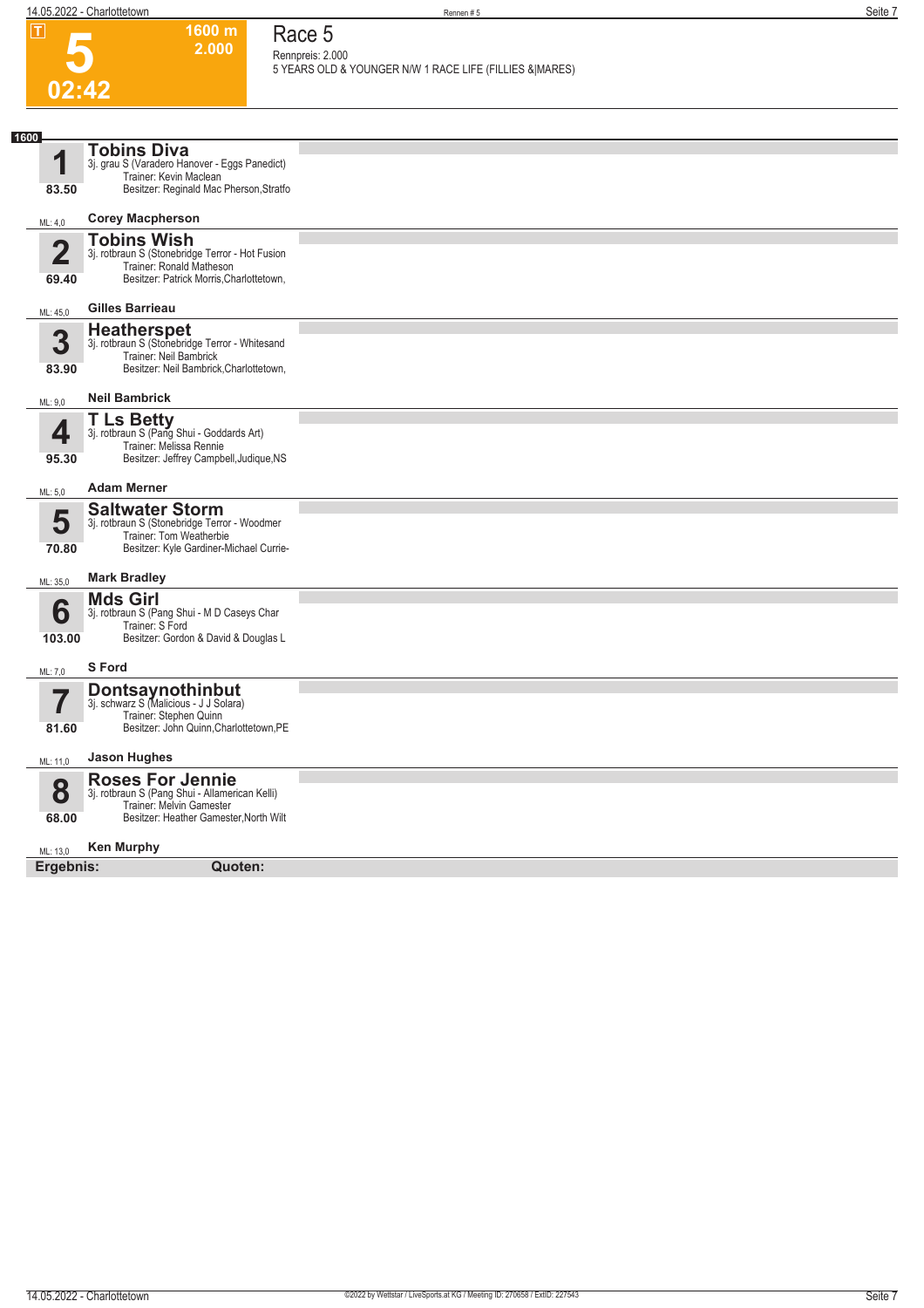

## **Race 6 Rennpreis: 1.900**

**1600 m 1.900** 

**N/W \$651 L5 STARTS AE N/A \$130 PS IN 2021-22 & NON|STARTER WITHIN THE LAST YEAR** 

| 1600                             |                                                                                                                                                                     |                                                                                                                 |                                    |                                      |                                                                                                |                                                                                                                                                                                                                    |
|----------------------------------|---------------------------------------------------------------------------------------------------------------------------------------------------------------------|-----------------------------------------------------------------------------------------------------------------|------------------------------------|--------------------------------------|------------------------------------------------------------------------------------------------|--------------------------------------------------------------------------------------------------------------------------------------------------------------------------------------------------------------------|
| 1<br>79.40                       | <b>Adkins Hanover</b><br>13j. rotbraun W (Western Ideal - Allamerican N<br>Trainer: Trevor Hicken<br>Besitzer: Perry Burke, Grosse-Ile, QC<br><b>Ambyr Campbell</b> | 24.11 Rideau Carleton<br>10.11 Rideau Carleton<br>03.11 Rideau Carleton<br>27.10 Trrvs<br>20.10 Rideau Carleton | 4<br>5<br>4<br>1<br>$\overline{2}$ | 1600<br>1600<br>1600<br>1600<br>1600 | 4,6 Gagnon Guy<br>20,1 Gagnon Guy<br>26.9 Gagnon Guy<br>1,3 Charron Mario R<br>10,3 Gagnon Guy | Ifiremember, Draconian, Dgstinkerbell<br>Savannahsplendor, Ifiremember, Blozero<br>Savannahsplendor, Beachrunneram, Blozer<br>Adkinshanover, Timetorocknroll, Dgstinkerb<br>Ifiremember, Adkinshanover, Goldentrip |
| ML: 4,0                          |                                                                                                                                                                     |                                                                                                                 |                                    |                                      |                                                                                                |                                                                                                                                                                                                                    |
| $\overline{\mathbf{2}}$<br>76.20 | <b>Sports Zipper</b><br>4j. rotbraun H (Sportswriter - Zip)<br>Trainer: Clair Sweet<br>Besitzer: Clair Sweet, O'Leary, PE                                           |                                                                                                                 |                                    |                                      |                                                                                                |                                                                                                                                                                                                                    |
| ML: 11,0                         | <b>David Dowling</b>                                                                                                                                                |                                                                                                                 |                                    |                                      |                                                                                                |                                                                                                                                                                                                                    |
| 3<br>79.40                       | <b>Jetta Flys</b><br>14j. rotbraun W (Rambaran - Jettas Fame)<br>Trainer: Stephen Quinn<br>Besitzer: John & Stephen Jk Quinn, Ch                                    | 07.08 Grvr<br>18.03 Lon<br>03.03 Flamboro Downs<br>22.02 Flamboro Downs                                         | 1<br>8<br>9<br>6                   | 1600<br>1600<br>1600<br>1600         | Boyd Nicholas R<br>9,6 Henry Trevor S<br>69,5 Coulter Scott<br>40,9 Moore Tyler                | Jettaflys, Eaglemolly, Roadtorecovery<br>Lawmenreign, Winterblues, Seymourdinomy<br>Outoftexas, Machitpaid, Camythical<br>Libertysbeststar, Rushrules, Cambestkisser                                               |
| ML: 13,0                         | Dave Kelly                                                                                                                                                          | 11.02 Lon                                                                                                       | $\overline{7}$                     | 1600                                 | 15.4 Brewer Jason J                                                                            | Hyperionhanover, Machness, Thathorseid                                                                                                                                                                             |
| 4<br>95.30                       | <b>Uncle Bill</b><br>8j. braungra W (Tulane - Joespolishprincess)<br>Trainer: Melissa Rennie<br>Besitzer: Luke Burke, Marshfield, PE                                |                                                                                                                 |                                    |                                      |                                                                                                |                                                                                                                                                                                                                    |
| ML: 45,0                         | <b>Adam Merner</b>                                                                                                                                                  |                                                                                                                 |                                    |                                      |                                                                                                |                                                                                                                                                                                                                    |
| 5<br>81.60                       | <b>Stirling Escort</b><br>9j. grau W (Roll With Joe - Lovin A Fool)<br>Trainer: Jennifer Doyle<br>Besitzer: Jennifer Doyle-Danny Birt, Ver                          |                                                                                                                 |                                    |                                      |                                                                                                |                                                                                                                                                                                                                    |
| ML: 7,0                          | Jason Hughes                                                                                                                                                        |                                                                                                                 |                                    |                                      |                                                                                                |                                                                                                                                                                                                                    |
| 6<br>68.00                       | <b>Tobinator</b><br>8j. rotbraun W (Coastocoast Yankee - Souther<br>Trainer: Trevor Hicken<br>Besitzer: William Hicken, Vernon Bridge                               |                                                                                                                 |                                    |                                      |                                                                                                |                                                                                                                                                                                                                    |
| ML: 9,0                          | <b>Ken Murphy</b>                                                                                                                                                   |                                                                                                                 |                                    |                                      |                                                                                                |                                                                                                                                                                                                                    |
|                                  | <b>Three Truths</b><br>9j. rotbraun H (Shadow Play - Triple Fantasy)<br>Trainer: Kyle Wilkie<br>Besitzer: Jason Rice-Ryan & Tyler Wilk                              |                                                                                                                 |                                    |                                      |                                                                                                |                                                                                                                                                                                                                    |
| ML: 35,0                         | <b>Marc Campbell</b>                                                                                                                                                |                                                                                                                 |                                    |                                      |                                                                                                |                                                                                                                                                                                                                    |
| 8                                | <b>Grand Ave Legend</b><br>5j. rotbraun W (Sportswriter - Windsong Grand<br><b>Trainer: Thane Arsenault</b>                                                         |                                                                                                                 |                                    |                                      |                                                                                                |                                                                                                                                                                                                                    |
| 69.40                            | Besitzer: Thane & John Arsenault, PE-                                                                                                                               |                                                                                                                 |                                    |                                      |                                                                                                |                                                                                                                                                                                                                    |
| ML: 5,0                          | Gilles Barrieau                                                                                                                                                     |                                                                                                                 |                                    |                                      |                                                                                                |                                                                                                                                                                                                                    |
| Ergebnis:                        | Quoten:                                                                                                                                                             |                                                                                                                 |                                    |                                      |                                                                                                |                                                                                                                                                                                                                    |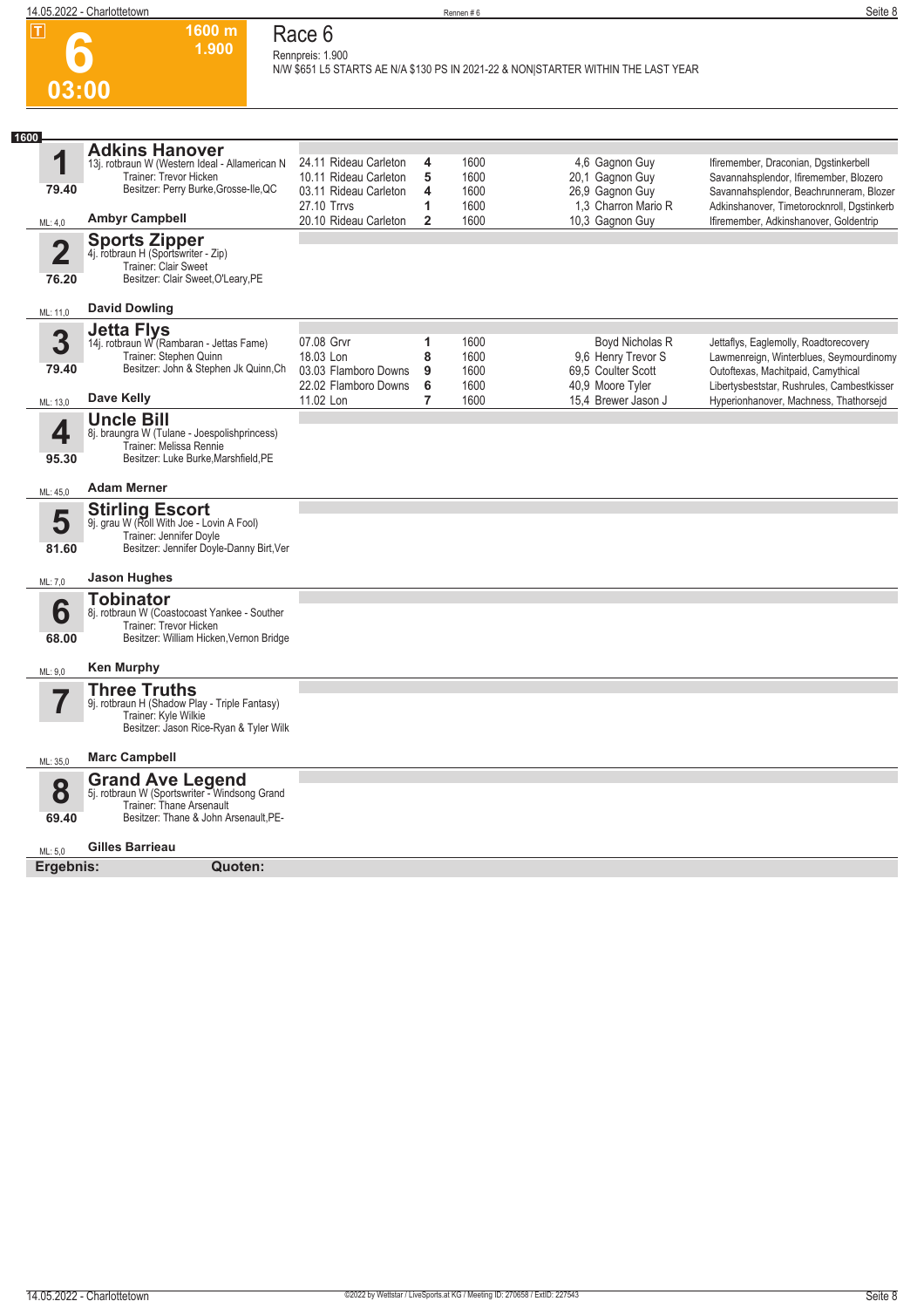**7**

**03:18**

**Race 7 Rennpreis: 2.800**

**2.800** 

**1600 m**

**N/W \$1801 L5 STARTS & N/A \$360 PS IN 2021-22 AE N/W|\$2101 L5 & N/A \$420 PS IN 2021-22 & \$16000 CLAIMER DRAW|OUTSIDE** 

| 1600                    |                                                                                                                                               |  |
|-------------------------|-----------------------------------------------------------------------------------------------------------------------------------------------|--|
| 1                       | <b>Kataparka</b><br>5j. rotbraun W (Well Said - Cammys Heart)<br>Trainer: Melissa Rennie                                                      |  |
| 95.30                   | Besitzer: Jeremy Hoffmann-Lynn Living                                                                                                         |  |
| ML: 45,0                | <b>Adam Merner</b>                                                                                                                            |  |
| $\overline{\mathbf{2}}$ | <b>Flowersonthebeach</b><br>6j. grau W (Varadero Hanover - Kaitlyn Rose)<br>Trainer: Jeffery Wallace                                          |  |
| 85.30                   | Besitzer: Jeffery Wallace, Elmsdale-Cec                                                                                                       |  |
| ML: 11,0                | <b>Devon Wallace</b>                                                                                                                          |  |
| 3                       | <b>Moonwriter</b><br>10j. rotbraun H (Sportswriter - Carolina Moon)<br>Trainer: Colin Johnson                                                 |  |
| 76.20                   | Besitzer: Debbie Element, Village Gree                                                                                                        |  |
| ML: 35,0                | <b>David Dowling</b>                                                                                                                          |  |
| 4                       | <b>Ashes To Ashes</b><br>8j. rotbraun W (Driven To Win - Red Star Ashl<br>Trainer: Ronald Matheson                                            |  |
| 69.40                   | Besitzer: Linda Somers-Tracy Conway-                                                                                                          |  |
| ML: 5,0                 | <b>Gilles Barrieau</b>                                                                                                                        |  |
| 5<br>79.40              | <b>Better Than Cash</b><br>6j. rotbraun W (Betterthancheddar - Kattimon)<br>Trainer: Ambyr Campbell<br>Besitzer: Ambyr Campbell, Charlottetow |  |
| ML: 9,0                 | <b>Ambyr Campbell</b>                                                                                                                         |  |
| 6<br>81.60              | <b>Winter Blast</b><br>10j. grau W (Sand Shooter - Blizzard Babe)<br>Trainer: Jennifer Doyle<br>Besitzer: Jennifer Doyle-Danny Birt, Ver      |  |
| ML: 4,0                 | <b>Jason Hughes</b>                                                                                                                           |  |
| 7                       | <b>Mantario</b><br>6j. rotbraun W (Sportswriter - Rocknroll Wishe<br>Trainer: Jennifer Doyle                                                  |  |
| 90.30                   | Besitzer: Jennifer Doyle-Danny Birt, Ver                                                                                                      |  |
| ML: 13,0                | <b>Brodie Mac Phee</b>                                                                                                                        |  |
| 8                       | <b>J K Express</b><br>7j. rotbraun W (Western Paradise - Jk Luck)<br>Trainer: Melissa Rennie<br>Besitzer: James Perrot, Stratford, PE         |  |
| ML: 7.0                 | <b>Marc Campbell</b>                                                                                                                          |  |
| Ergebnis:               | Quoten:                                                                                                                                       |  |
|                         |                                                                                                                                               |  |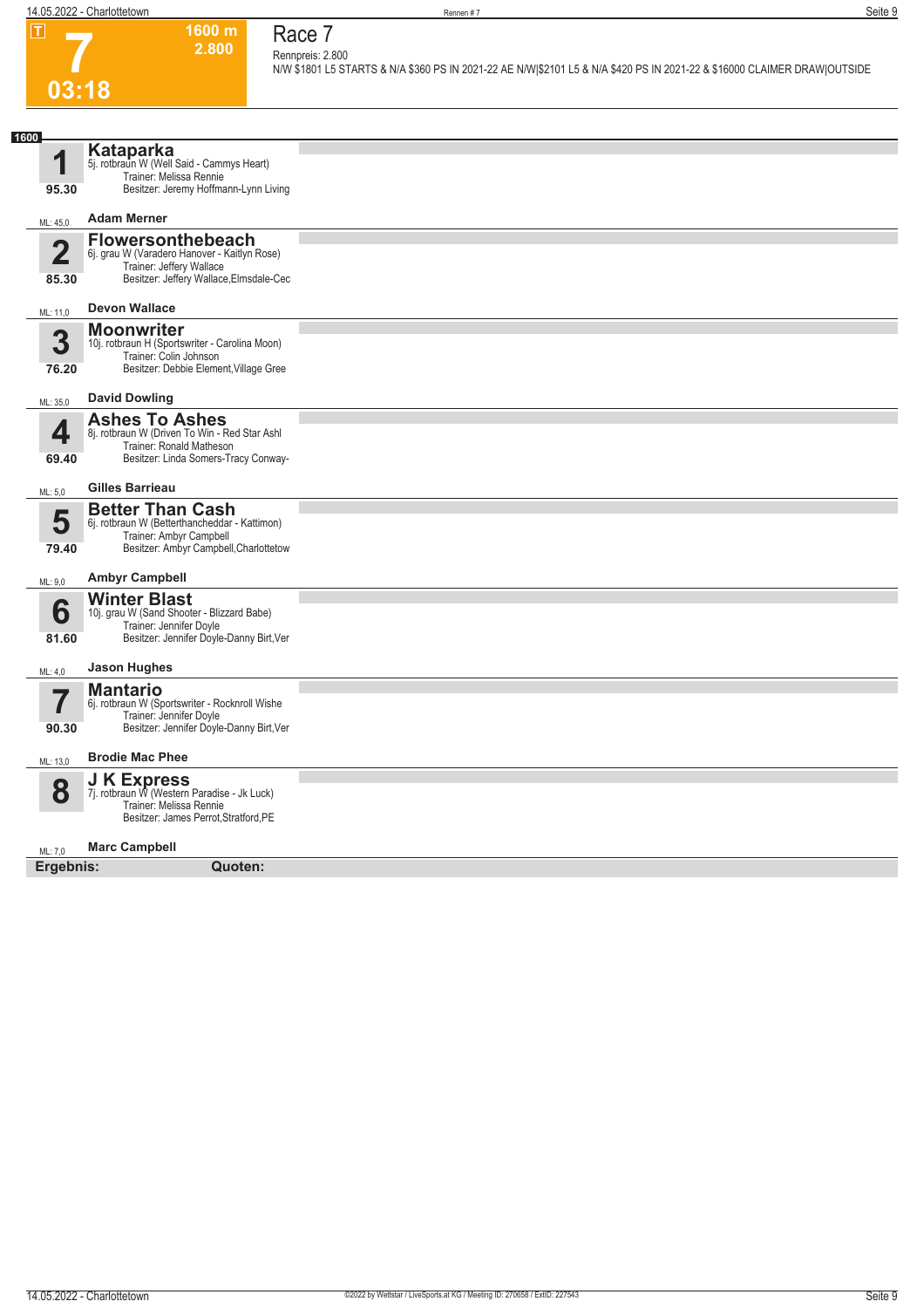**1600 m 2.150** 

**Race 8 Rennpreis: 2.150**

**8**

**5 YEARS OLD & YOUNGER WINNERS OF 1 BUT NOT MORE THAN 2|RACES LIFETIME (HORSES & GELDINGS)** 

| Rollwithhottytoddy<br>3j. rotbraun W (Rollwithitharry - Western Quee<br>1<br>Trainer: Trevor Hicken<br>Besitzer: Trevor Hicken, Montague, PE-<br>95.30<br><b>Adam Merner</b><br>ML: 35,0<br><b>Woodmere Sheldon</b><br>$\overline{\mathbf{2}}$<br>3j. rotbraun W (Stonebridge Terror - For All W<br>Trainer: Jason Hughes<br>Besitzer: Donald Mac Rae, Vernon Brid<br>81.60<br><b>Jason Hughes</b><br>ML: 9,0<br><b>Woodmere Androlli</b><br>3<br>3j. grau W (Rollwithitharry - Amoreuble Hanov<br>Trainer: Gilles Barrieau<br>Besitzer: Daniel Ross, Belfast, PE<br>69.40<br><b>Gilles Barrieau</b><br>ML: 5,0<br><b>Check Your Source</b><br>4<br>3j. rotbraun W (Source Of Pride - Internal Che<br>Trainer: Michael Mcguigan<br>Besitzer: James Whalen Jr, Vernon Brid<br><b>Michael Mcguigan</b><br>ML: 4,0<br><b>Prince Hal</b><br>5<br>3j. rotbraun W (Pang Shui - Yummy Sushi)<br>Trainer: Allan Smith<br>Besitzer: Next Generation Stable, Stratf<br>90.30<br><b>Brodie Mac Phee</b><br>ML: 45,0<br>Kharlamov<br>6<br>3j. grau H (Shadow Play - Saffron Seelster)<br>Trainer: Marc Campbell<br>Besitzer: Three Wisemen Stable-The A<br><b>Marc Campbell</b><br>ML: 11,0<br>Jj Tommy<br>3j. rotbraun H (Tobago Cays - Acton Normal)<br>Trainer: Kenneth Arsenault<br>Besitzer: James Perrot, Stratford, PE<br>81.60<br><b>Kenneth Arsenault</b><br>ML: 13,0<br><b>Here Comes Emmett</b><br>8<br>4j. rotbraun W (Malicious - Peach Seelster)<br>Trainer: Melvin Gamester<br>Besitzer: Melvin Gamester, Hunter Rive<br>68.00 | 03:36 |  |
|-----------------------------------------------------------------------------------------------------------------------------------------------------------------------------------------------------------------------------------------------------------------------------------------------------------------------------------------------------------------------------------------------------------------------------------------------------------------------------------------------------------------------------------------------------------------------------------------------------------------------------------------------------------------------------------------------------------------------------------------------------------------------------------------------------------------------------------------------------------------------------------------------------------------------------------------------------------------------------------------------------------------------------------------------------------------------------------------------------------------------------------------------------------------------------------------------------------------------------------------------------------------------------------------------------------------------------------------------------------------------------------------------------------------------------------------------------------------------------------------------------------------------------------|-------|--|
|                                                                                                                                                                                                                                                                                                                                                                                                                                                                                                                                                                                                                                                                                                                                                                                                                                                                                                                                                                                                                                                                                                                                                                                                                                                                                                                                                                                                                                                                                                                                   |       |  |
|                                                                                                                                                                                                                                                                                                                                                                                                                                                                                                                                                                                                                                                                                                                                                                                                                                                                                                                                                                                                                                                                                                                                                                                                                                                                                                                                                                                                                                                                                                                                   | 1600  |  |
|                                                                                                                                                                                                                                                                                                                                                                                                                                                                                                                                                                                                                                                                                                                                                                                                                                                                                                                                                                                                                                                                                                                                                                                                                                                                                                                                                                                                                                                                                                                                   |       |  |
|                                                                                                                                                                                                                                                                                                                                                                                                                                                                                                                                                                                                                                                                                                                                                                                                                                                                                                                                                                                                                                                                                                                                                                                                                                                                                                                                                                                                                                                                                                                                   |       |  |
|                                                                                                                                                                                                                                                                                                                                                                                                                                                                                                                                                                                                                                                                                                                                                                                                                                                                                                                                                                                                                                                                                                                                                                                                                                                                                                                                                                                                                                                                                                                                   |       |  |
|                                                                                                                                                                                                                                                                                                                                                                                                                                                                                                                                                                                                                                                                                                                                                                                                                                                                                                                                                                                                                                                                                                                                                                                                                                                                                                                                                                                                                                                                                                                                   |       |  |
|                                                                                                                                                                                                                                                                                                                                                                                                                                                                                                                                                                                                                                                                                                                                                                                                                                                                                                                                                                                                                                                                                                                                                                                                                                                                                                                                                                                                                                                                                                                                   |       |  |
|                                                                                                                                                                                                                                                                                                                                                                                                                                                                                                                                                                                                                                                                                                                                                                                                                                                                                                                                                                                                                                                                                                                                                                                                                                                                                                                                                                                                                                                                                                                                   |       |  |
|                                                                                                                                                                                                                                                                                                                                                                                                                                                                                                                                                                                                                                                                                                                                                                                                                                                                                                                                                                                                                                                                                                                                                                                                                                                                                                                                                                                                                                                                                                                                   |       |  |
|                                                                                                                                                                                                                                                                                                                                                                                                                                                                                                                                                                                                                                                                                                                                                                                                                                                                                                                                                                                                                                                                                                                                                                                                                                                                                                                                                                                                                                                                                                                                   |       |  |
|                                                                                                                                                                                                                                                                                                                                                                                                                                                                                                                                                                                                                                                                                                                                                                                                                                                                                                                                                                                                                                                                                                                                                                                                                                                                                                                                                                                                                                                                                                                                   |       |  |
|                                                                                                                                                                                                                                                                                                                                                                                                                                                                                                                                                                                                                                                                                                                                                                                                                                                                                                                                                                                                                                                                                                                                                                                                                                                                                                                                                                                                                                                                                                                                   |       |  |
|                                                                                                                                                                                                                                                                                                                                                                                                                                                                                                                                                                                                                                                                                                                                                                                                                                                                                                                                                                                                                                                                                                                                                                                                                                                                                                                                                                                                                                                                                                                                   |       |  |
|                                                                                                                                                                                                                                                                                                                                                                                                                                                                                                                                                                                                                                                                                                                                                                                                                                                                                                                                                                                                                                                                                                                                                                                                                                                                                                                                                                                                                                                                                                                                   |       |  |
|                                                                                                                                                                                                                                                                                                                                                                                                                                                                                                                                                                                                                                                                                                                                                                                                                                                                                                                                                                                                                                                                                                                                                                                                                                                                                                                                                                                                                                                                                                                                   |       |  |
|                                                                                                                                                                                                                                                                                                                                                                                                                                                                                                                                                                                                                                                                                                                                                                                                                                                                                                                                                                                                                                                                                                                                                                                                                                                                                                                                                                                                                                                                                                                                   |       |  |
| <b>Ken Murphy</b><br>ML: 7,0                                                                                                                                                                                                                                                                                                                                                                                                                                                                                                                                                                                                                                                                                                                                                                                                                                                                                                                                                                                                                                                                                                                                                                                                                                                                                                                                                                                                                                                                                                      |       |  |
| Ergebnis:<br>Quoten:                                                                                                                                                                                                                                                                                                                                                                                                                                                                                                                                                                                                                                                                                                                                                                                                                                                                                                                                                                                                                                                                                                                                                                                                                                                                                                                                                                                                                                                                                                              |       |  |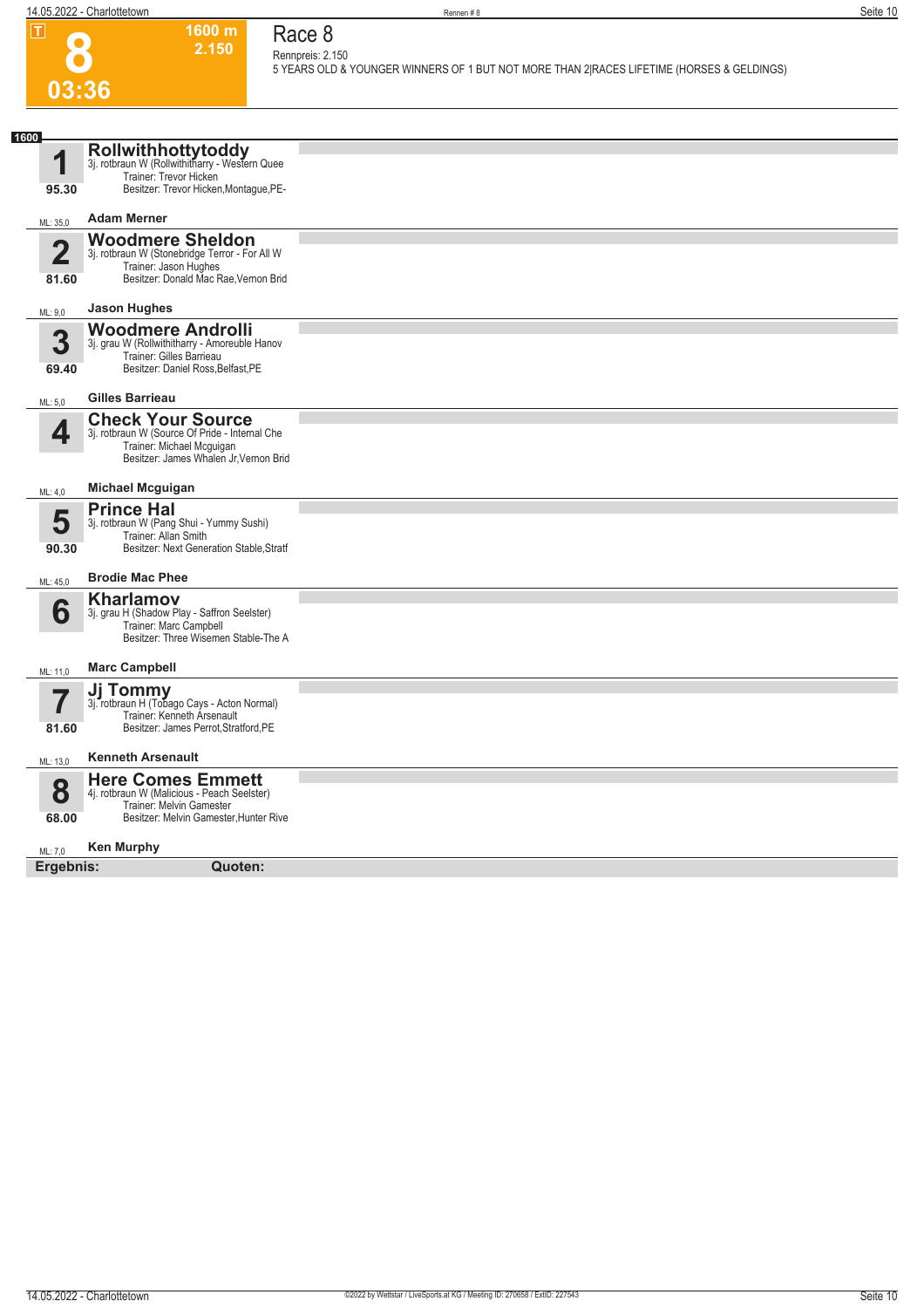# **Race 9 Rennpreis: 2.050**

**1600 m 2.050** 

**9 03:54**

**FILLIES & MARES N/W \$1051 L5 STARTS +ALLOWANCES & N/A|\$210 PS IN 2021-22 & \$7000 CLAIMER AE N/W \$1301 L5 &|\$8000 CLAIMER DRAW OUTSIDE** 

| 1600                             |                                                                                                                                                  |  |
|----------------------------------|--------------------------------------------------------------------------------------------------------------------------------------------------|--|
| 1<br>95.30                       | <b>Woodmere Rollily</b><br>5j. rotbraun S (Rollwithitharry - Alittleeasterma<br>Trainer: Melissa Rennie<br>Besitzer: Marsha Knox-Cory Livingston |  |
| ML: 45,0                         | <b>Adam Merner</b>                                                                                                                               |  |
| $\overline{2}$<br>83.50          | <b>Miss Sangria</b><br>10j. rotbraun S (Royal Mattjesty - Marla Hanov<br>Trainer: Ronnie Gass<br>Besitzer: Alex Macphee, Clyde River, P          |  |
| ML: 5,0                          | <b>Corey Macpherson</b>                                                                                                                          |  |
| 3<br>79.40                       | <b>Elm Grove Misty</b><br>7j. rotbraun S (Stonebridge Terror - Elm Grove<br>Trainer: Dave Kelly<br>Besitzer: Charlene Cypher, Springvale,        |  |
| ML: 11,0                         | Dave Kelly                                                                                                                                       |  |
| 4<br>68.00                       | <b>Saulsbrook Ocean</b><br>5j. rotbraun S (Westwardho Hanover - Shark R<br>Trainer: Mackenzie Spence<br>Besitzer: Jim Mckinney, NB-Nick Macgil   |  |
| ML: 4,0                          | <b>Dale Spence</b>                                                                                                                               |  |
| 5                                | <b>Thats Mia Bad</b><br>8j. rotbraun S (Badlands Hanover - Nancy Tro<br>Trainer: Jay Noye<br>Besitzer: Mary Jean Noye, PE-Denise A               |  |
| ML: 9,0                          | <b>Marc Campbell</b>                                                                                                                             |  |
| 6<br>76.20                       | <b>Dancers Pass</b><br>11j. rotbraun S (Ashlees Big Guy - Pass The D<br>Trainer: Philip Kelly<br>Besitzer: John Mackenzie-Philip Kelly-          |  |
| ML: 7,0                          | <b>David Dowling</b>                                                                                                                             |  |
| $\overline{\mathbf{7}}$<br>81.60 | <b>Top Of Her Trade</b><br>5j. rotbraun S (Bolt The Duer - Career Succes<br>Trainer: Todd Walsh<br>Besitzer: Crazy 8 Stable, Charlottetown,      |  |
| ML: 13,0                         | <b>Jason Hughes</b>                                                                                                                              |  |
| 8<br>69.40                       | <b>Magical Cowgirl</b><br>8j. rotbraun S (Brandons Cowboy - Meridian M<br>Trainer: Jeff Holmes<br>Besitzer: Hardcore Racing, Belfast, PE         |  |
| ML: 35,0                         | Gilles Barrieau                                                                                                                                  |  |
| Ergebnis:                        | Quoten:                                                                                                                                          |  |
|                                  |                                                                                                                                                  |  |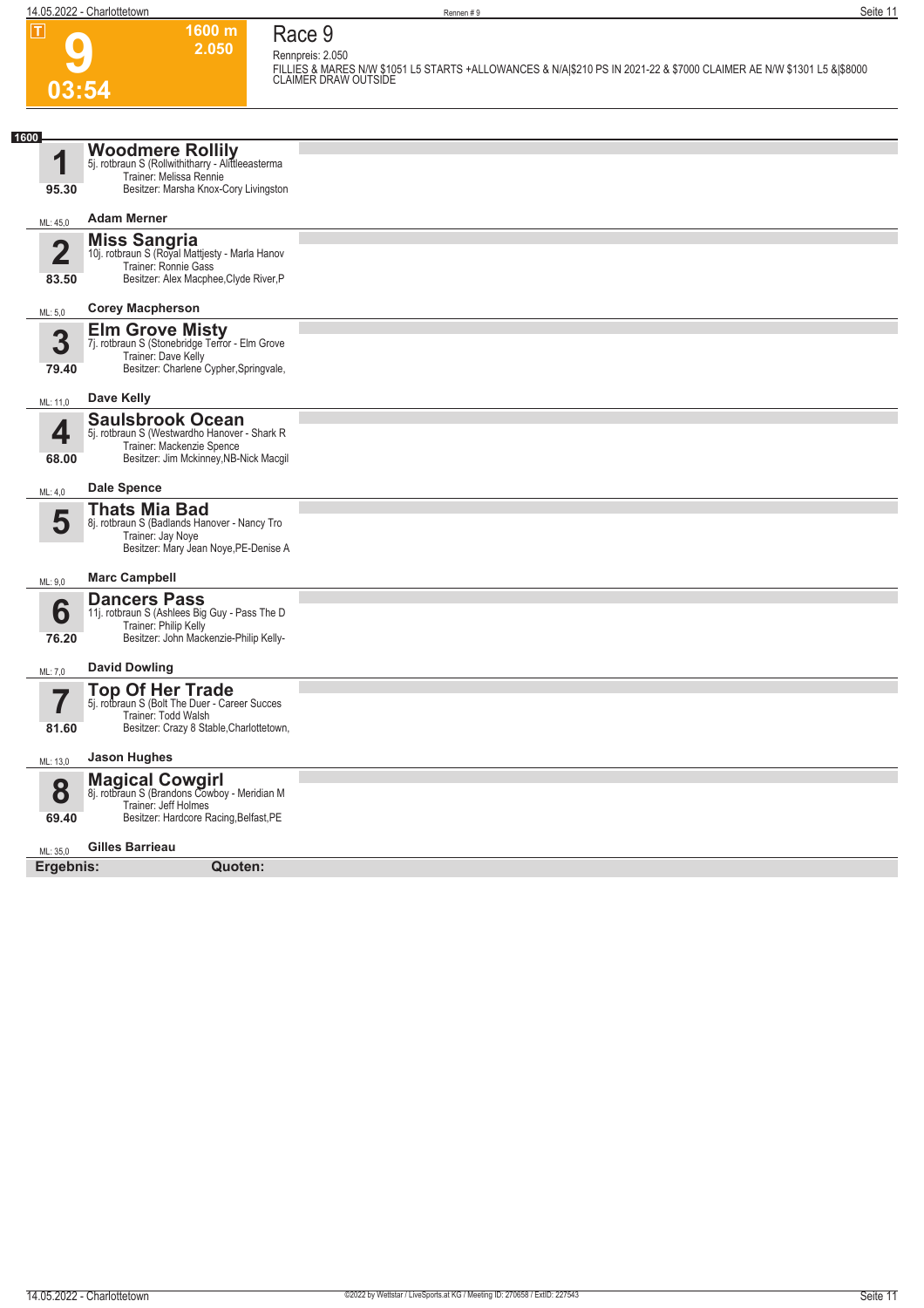**1600 m 2.000**  **Race 10**

|      | ய                                | ווו טעטו<br>2.000                                                                                                                           | Race TV<br>Rennpreis: 2.000                                |
|------|----------------------------------|---------------------------------------------------------------------------------------------------------------------------------------------|------------------------------------------------------------|
|      |                                  |                                                                                                                                             | N/W \$901 L5 STARTS +ALLOWANCES AE N/A \$180 PS IN 2021-22 |
|      | 04:12                            |                                                                                                                                             |                                                            |
|      |                                  |                                                                                                                                             |                                                            |
| 1600 | 1                                | Silverhilllightnin<br>6j. rotbraun W (Proven Lover - Todalu)<br>Trainer: Stacey Lund<br>Besitzer: Stacey Lund, Stratford, PE                |                                                            |
|      | ML: 4,0                          | <b>Marc Campbell</b>                                                                                                                        |                                                            |
|      | $\overline{\mathbf{2}}$<br>81.60 | <b>Southwind Bronn</b><br>4j. rotbraun W (Sportswriter - Cozy Beach)<br>Trainer: Jennifer Doyle<br>Besitzer: Jennifer Doyle-Danny Birt, Ver |                                                            |
|      | ML: 45,0                         | <b>Jason Hughes</b>                                                                                                                         |                                                            |
|      | 3<br>90.70                       | <b>Black Dan</b><br>6j. schwarz W (If I Can Dream - Posterone)<br>Trainer: Ryan Perrot<br>Besitzer: Carrie Cormier-Wade Olsen-              |                                                            |
|      | ML: 5,0                          | <b>Ryan Perrot</b>                                                                                                                          |                                                            |
|      | 4<br>69.40                       | Silverhill Buddy<br>8j. rotbraun W (Proven Lover - Todalu)<br>Trainer: David Myers<br>Besitzer: Joanne Colleen Macrae-Davi                  |                                                            |
|      | ML: 35,0                         | <b>Gilles Barrieau</b>                                                                                                                      |                                                            |
|      | 5<br>95.30                       | <b>Whims Drop Off</b><br>5j. rotbraun W (Articulator - Just A Drop)<br>Trainer: Kenneth Wilkie<br>Besitzer: Carson Wilkie, Stratford, PE    |                                                            |
|      | ML: 13,0                         | <b>Adam Merner</b>                                                                                                                          |                                                            |
|      | 6<br>68.00                       | <b>The Yingyang</b><br>4j. rotbraun W (Thinking Out Loud - Rockin Ali<br>Trainer: Allan Gregory<br>Besitzer: Allan Gregory, Charlottetown,  |                                                            |
|      | ML: 7,0                          | <b>Ken Murphy</b>                                                                                                                           |                                                            |
|      | 81.60                            | <b>Arnoldthepaperboy</b><br>6j. grau W (Mach Three - St Lads Moxie)<br>Trainer: Vaughan Doyle<br>Besitzer: Bill Kinney, Hunter River-Gary   |                                                            |
|      | ML: 11,0                         | <b>Kenneth Arsenault</b>                                                                                                                    |                                                            |
|      | 8<br>76.20                       | <b>Slide Guitar</b><br>8j. rotbraun H (Brandons Cowboy - Serious Ca<br>Trainer: David Dowling<br>Besitzer: David Dowling-Brittany Watts,    |                                                            |
|      | ML: 9,0                          | <b>David Dowling</b>                                                                                                                        |                                                            |
|      | Ergebnis:                        | <b>Quoten:</b>                                                                                                                              |                                                            |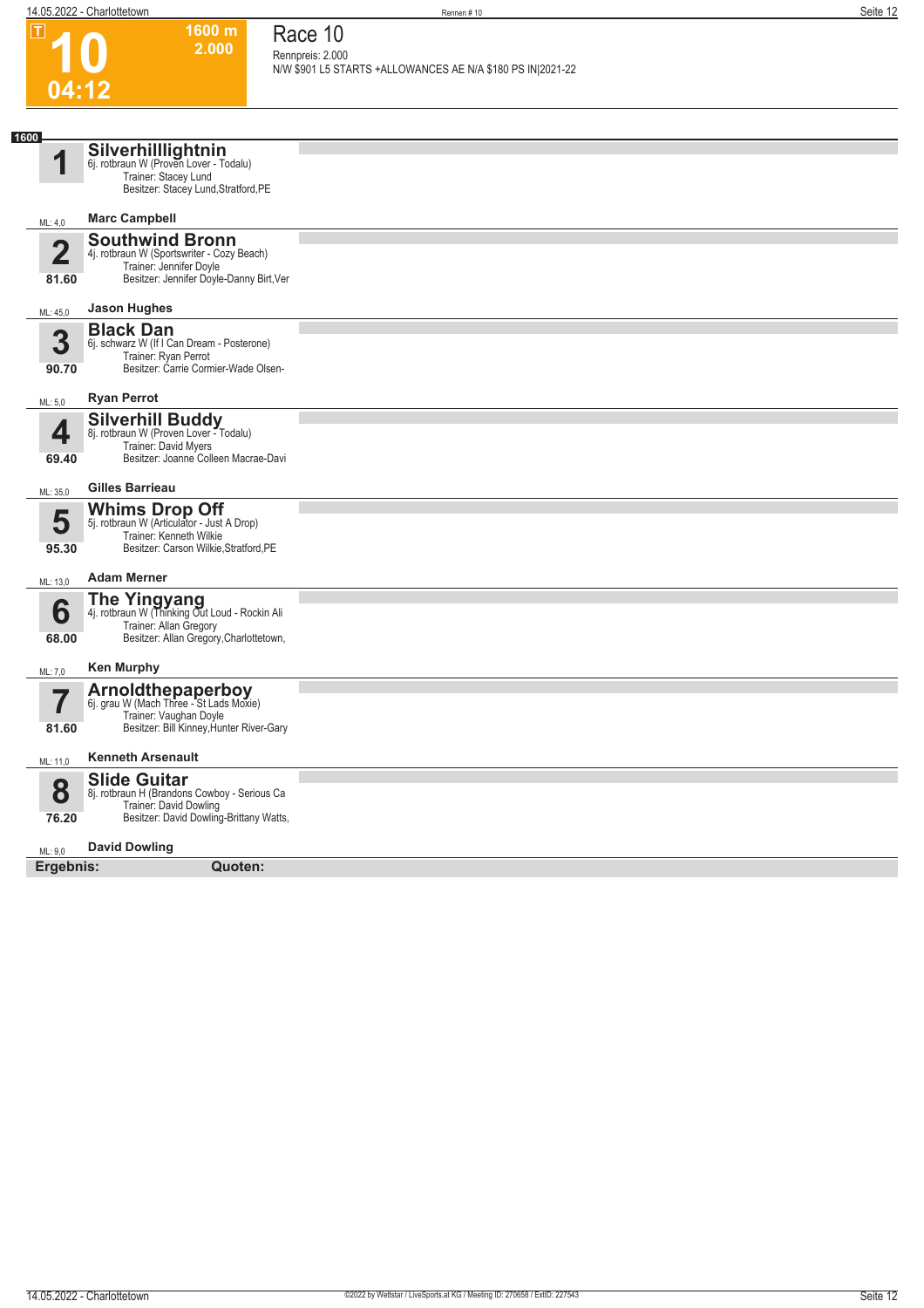



#### **1600 m 2.300 Race 11 Rennpreis: 2.300**

**N/W \$1351 L5 STARTS +ALLOWANCES AE N/A \$270 PS IN|2021-22 AE N/W 7 RACES LIFE** 

| 1600                    |                                                                                                                                               |  |
|-------------------------|-----------------------------------------------------------------------------------------------------------------------------------------------|--|
| И                       | <b>Shifting Views</b><br>5j. rotbraun W (Big Jim - Mind Over Matter)<br>Trainer: Paul Conway                                                  |  |
| 77.10                   | Besitzer: Paul Conway, Bonshaw, PE                                                                                                            |  |
| ML: 13,0                | <b>Zach Conway</b>                                                                                                                            |  |
| $\overline{2}$<br>85.30 | <b>Dividend Day</b><br>8j. rotbraun W (Ameripan Gigolo - Divine Justi<br>Trainer: Devon Wallace<br>Besitzer: Alysshea Trail, Bloomfield Stat  |  |
| ML: 11,0                | <b>Devon Wallace</b>                                                                                                                          |  |
|                         | <b>Big Bad Bruiser</b>                                                                                                                        |  |
| 3<br>83.90              | 4j. rotbraun W (Rollwithitharry - Sarastar)<br>Trainer: Neil Bambrick<br>Besitzer: Neil Bambrick, Charlottetown,                              |  |
| ML: 5,0                 | <b>Neil Bambrick</b>                                                                                                                          |  |
| 4<br>90.30              | <b>Fern Hill General</b><br>3j. rotbraun W (Malicious - Noble Ellen)<br>Trainer: Allan Smith<br>Besitzer: Peter Smith, Stratford-Gerald       |  |
| ML: 35,0                | <b>Brodie Mac Phee</b>                                                                                                                        |  |
| 5<br>83.50              | <b>Soccer Hanover</b><br>8j. rotbraun W (Dragon Again - Shaky Cam Ha<br>Trainer: Leith Waite<br>Besitzer: Leith Waite-Leslie & Spencer        |  |
| ML: 4,0                 | <b>Corey Macpherson</b>                                                                                                                       |  |
| 6                       | <b>Gringo Star</b><br>7j. rotbraun W (Western Paradise - Solid Four<br>Trainer: Ralph Sweet<br>Besitzer: Ralph Sweet, O'Leary, PE             |  |
| ML: 45,0                | <b>Marc Campbell</b>                                                                                                                          |  |
| 93.00                   | Harbourlite Jerry<br>11j. grau W (Jeremes Jet - Sanskrit Hanover)<br>Trainer: Harold Shepherd<br>Besitzer: Ralph Jardine, Arthur, ON          |  |
| ML: 7,0                 | <b>Steven Shepherd</b>                                                                                                                        |  |
| 8<br>69.40              | <b>Selkirk Echo</b><br>6j. rotbraun W (Westwardho Hanover - Pictoni<br>Trainer: Ronald Matheson<br>Besitzer: Selkirk Stable, Belfast, PE      |  |
| ML: 9,0                 | <b>Gilles Barrieau</b>                                                                                                                        |  |
| 9<br>103.40             | Legendary Ron<br>7j. rotbraun W (A Rocknroll Dance - Safe From<br>Trainer: Nicholas Oakes<br>Besitzer: Douglas Matheson, Cornwall,            |  |
|                         | <b>Nicholas Oakes</b>                                                                                                                         |  |
| 81.60                   | <b>Brookdale Ollie</b><br>5j. rotbraun W (Shadow Play - Pulse Seelster)<br>Trainer: Vaughan Doyle<br>Besitzer: Bill Kinney, Hunter River-Gary |  |
|                         | <b>Kenneth Arsenault</b>                                                                                                                      |  |
| Ergebnis:               | Quoten:                                                                                                                                       |  |
|                         |                                                                                                                                               |  |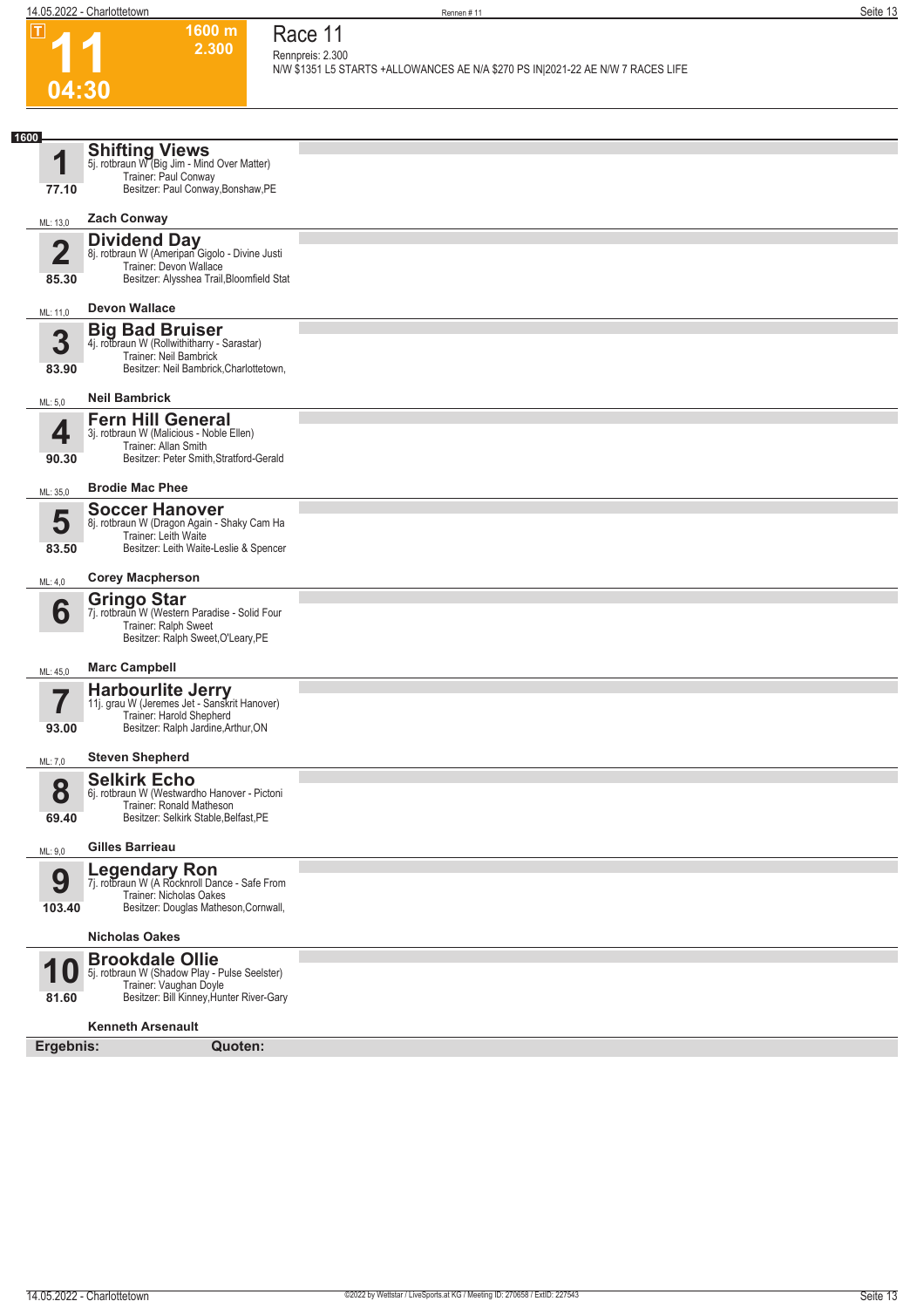

 $\boxed{1}$ 

#### **1600 m 2.450 Race 12**

**Rennpreis: 2.450 5 YEARS OLD & YOUNGER WINNERS OF 2 BUT NOT MORE THAN 5|RACES LIFETIME (HORSES & GELDINGS)** 

| 1600                 |                                                                                                                                                  |  |
|----------------------|--------------------------------------------------------------------------------------------------------------------------------------------------|--|
| 4                    | <b>St Charlesfireball</b><br>3j. rotbraun H (Tobago Cays - Ovation Killean)<br>Trainer: Marc Campbell<br>Besitzer: Ryan & Everett Macleod, Sour  |  |
| ML: 11,0             | <b>Marc Campbell</b>                                                                                                                             |  |
| $\mathbf 2$<br>90.30 | <b>Rockin Novel</b><br>4j. rotbraun W (Mystery Chase - Kill A Rocking<br>Trainer: Damian Maclellan<br>Besitzer: Danny Birt, Vernon Bridge, PE-   |  |
| ML: 13,0             | <b>Brodie Mac Phee</b>                                                                                                                           |  |
| 3<br>70.80           | Jj Xavier<br>3j. rotbraun W (Tobago Cays - J J Mistress)<br>Trainer: Allan Smith<br>Besitzer: David Lund, Moncton, NB                            |  |
| ML: 35,0             | <b>Mark Bradley</b>                                                                                                                              |  |
| 4<br>103.00          | <b>Justcallmedoc</b><br>4j. rotbraun H (Steelhead Hanover - M D Case<br>Trainer: S Ford<br>Besitzer: Gordon & Douglas Lee Neill-                 |  |
| ML: 9,0              | <b>S</b> Ford                                                                                                                                    |  |
| 5<br>83.50           | <b>Catchme If Lou Can</b><br>5j. rotbraun W (Sweet Lou - Faster Faster)<br>Trainer: Ralph Sweet<br>Besitzer: David Sweet, O'Leary-John S         |  |
| ML: 45,0             | <b>Corey Macpherson</b>                                                                                                                          |  |
| 6                    | <b>Middleton Terror</b><br>3j. rotbraun W (Stonebridge Terror - Miracleon<br>Trainer: Donald Mac Neill<br>Besitzer: R Kingsley Walsh, PE-Frank B |  |
| ML: 5,0              | <b>Donald Mac Neill</b>                                                                                                                          |  |
| 7<br>76.20           | <b>Bludhaven</b><br>5j. rotbraun W (Rockin Image - A Fiesty Affair)<br>Trainer: David Dowling<br>Besitzer: Brittany Watts-Clair Murphy-J         |  |
| ML: 4,0              | <b>David Dowling</b>                                                                                                                             |  |
| 8<br>68.00           | <b>Bonitas Sunshine</b><br>4j. rotbraun W (Sunshine Beach - Bonita Beac<br>Trainer: Clifford Murphy<br>Besitzer: M Boyde White, Charlottetown    |  |
| ML: 7,0              | <b>Ken Murphy</b>                                                                                                                                |  |
| Ergebnis:            | Quoten:                                                                                                                                          |  |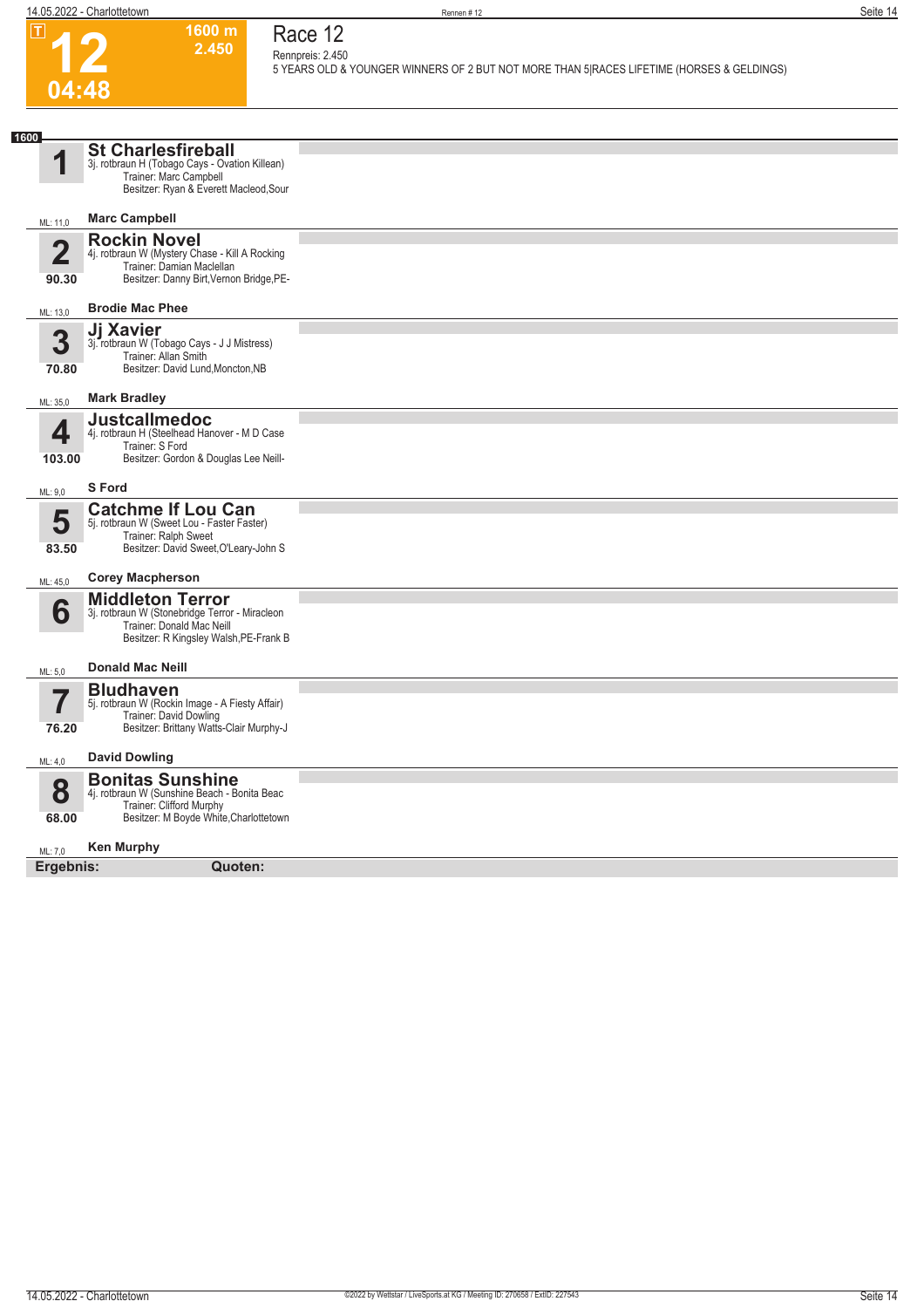**13**

**05:06**

 $\boxed{1}$ 

**Race 13 Rennpreis: 3.300**

**1600 m 3.300** 

**PREFERRED 2 N/W \$2601 L5 STARTS & N/A \$520 PS L10 &|N/W 11 RACES LIFE & \$20000 CLAIMER AE PREFERRED 1 DRAW|OUTSIDE** 

| 1600        |                                                                                                                                            |  |
|-------------|--------------------------------------------------------------------------------------------------------------------------------------------|--|
| И           | <b>Burn Out Hanover</b><br>7j. rotbraun W (Well Said - Burning Point)<br>Trainer: Jeff Holmes<br>Besitzer: Orwell Bay Stable, Orwell, PE   |  |
| ML: 11,0    | <b>Brady Sweet</b>                                                                                                                         |  |
| 50<br>76.20 | <b>Boys Turn</b><br>6j. rotbraun W (Shadow Play - Bunny Dance)<br><b>Trainer: David Dowling</b><br>Besitzer: Brittany & Joel & Jeremy Watt |  |
| ML: 4,0     | <b>David Dowling</b>                                                                                                                       |  |
| 3<br>95.30  | <b>Rose Run Quest</b><br>10j. rotbraun W (If I Can Dream - Letmedowne<br>Trainer: Melissa Rennie<br>Besitzer: Blair & Carl Hansen-Isaac Sc |  |
| ML: 9,0     | <b>Adam Merner</b>                                                                                                                         |  |
| 4<br>90.30  | <b>My Land</b><br>5j. rotbraun W (Badlands Hanover - Her Own<br>Trainer: Jennifer Doyle<br>Besitzer: Jennifer Doyle-Danny Birt, Ver        |  |
| ML: 7,0     | <b>Brodie Mac Phee</b>                                                                                                                     |  |
| 5<br>68.00  | <b>Dylan Sam</b><br>6j. rotbraun W (Sweet Lou - Frankies Dream)<br>Trainer: Allan Gregory<br>Besitzer: Allan Gregory, Charlottetown,       |  |
| ML: 13,0    | <b>Ken Murphy</b>                                                                                                                          |  |
| 6<br>81.60  | <b>Premier Joy A</b><br>8j. rotbraun W (Somebeachsomewhere - Lady<br>Trainer: Jennifer Doyle<br>Besitzer: Jennifer Doyle-Danny Birt, Ver   |  |
| ML: 45,0    | <b>Jason Hughes</b>                                                                                                                        |  |
| 83.50       | <b>Screen Test</b><br>7j. rotbraun W (Vertical Horizon - Starring Role<br>Trainer: Ronnie Gass<br>Besitzer: Kickin Horse Stable, York, PE- |  |
| ML: 5,0     | <b>Corey Macpherson</b>                                                                                                                    |  |
| 8<br>69.40  | <b>Mikey Camden</b><br>10j. rotbraun W (Camluck - Electrical Art)<br>Trainer: Colin Johnson<br>Besitzer: Debbie Element, PE-Raymond        |  |
| ML: 35,0    | <b>Gilles Barrieau</b>                                                                                                                     |  |
| Ergebnis:   | Quoten:                                                                                                                                    |  |
|             |                                                                                                                                            |  |